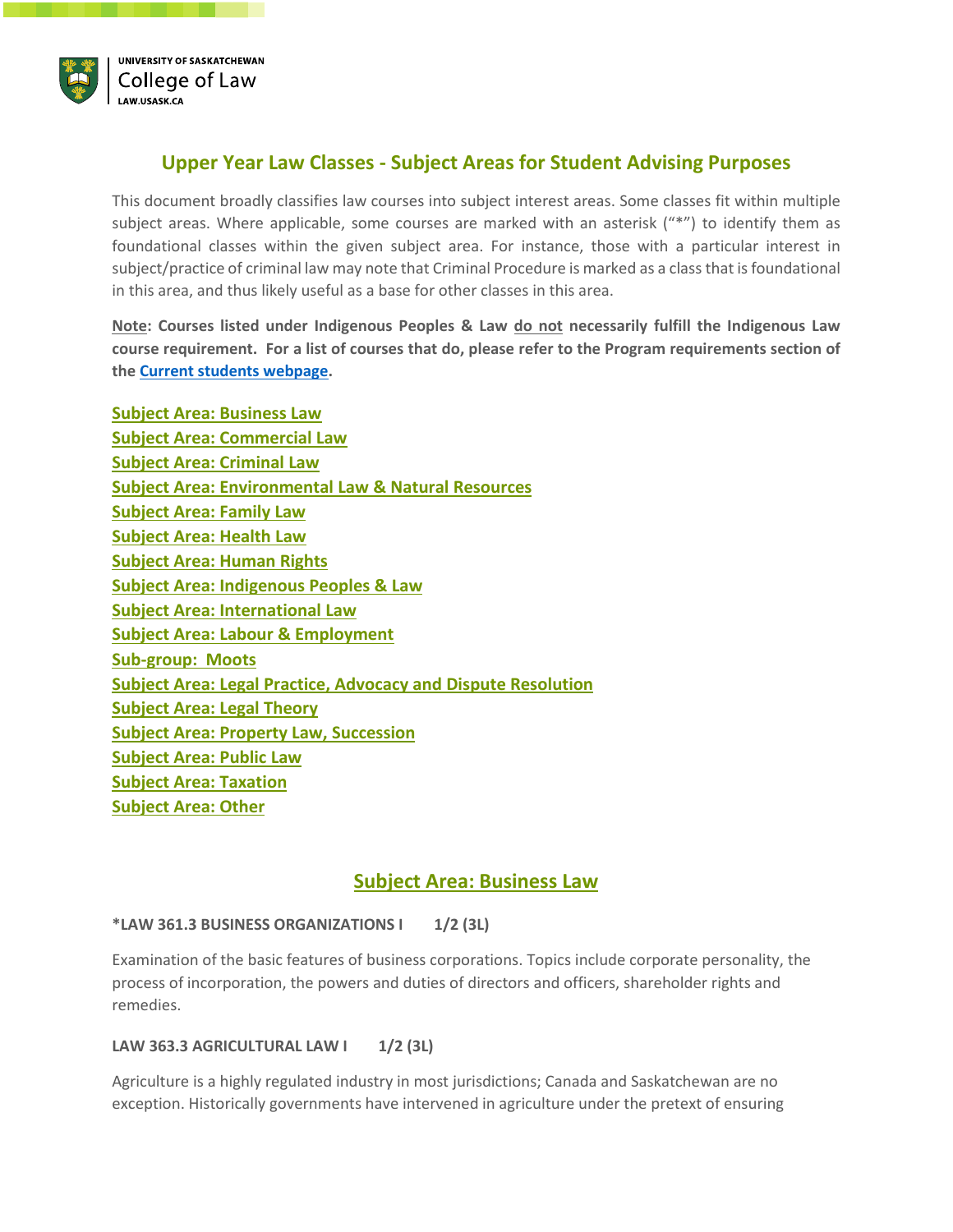stability in both the agriculture and consumer communities. It is because of this intervention that Agricultural Law is often considered the law of exceptions. Reviews specific legislation designed to regulate agriculture, such as the Saskatchewan Farm Security Act, as well as agricultural exceptions in general legislation. Case law and other legal analysis will be included when necessary.

**Prerequisite(s):** Successful completion of first year law.

## LAW 401.3 SECURITIES REGULATION 1/2 (3L)

An introduction to the principles of securities regulation in Canada. The course will provide an overview of the regulatory system, including registration and prospectus requirements (and exceptions thereto), continuous disclosure, insider trading and reporting and control transactions. Special emphasis will be given to the regulatory aspects of advising a public company, including corporate finance, disclosure and governance matters.

**Prerequisite(s) or Co-requisite:** LAW 361

## **LAW 419.3 REMEDIES I 2 (3L)**

Examination of the principles and rules for remedying breaches of contract, tortious wrongs, and invasions of property rights. It will consider issues arising in the assessment of compensatory and noncompensatory damages, as well as equitable remedies like injunctions and specific performance.

## LAW 461.3 BUSINESS ORGANIZATION II 1/2 (3L)

An examination of the different vehicles that may be employed as alternatives to the corporation for the purpose of carrying on a business. The structures examined include sole proprietorships, agency relationships, employer/employee relationships, partnerships, co-ownerships, joint ventures, nonprofit corporations, limited partnerships, business trusts, co-operative corporations, limited liability partnerships and franchises. The characteristics of these structures and other factors that influence the choice of business vehicle are explored in detail.

**Prerequisite(s):** LAW 361

# **LAW 463.3 FIDUCIARY OBLIGATIONS 1/2 (2S-1R)**

The seminar introduces students to the law regulating the actions of fiduciaries. The content of fiduciary accountability is addressed in detail.

## **LAW 470.3 BUSINESS FINANCE 1/2(2S-1R)**

The seminar introduces the legal considerations involved in financing the operations of business undertakings. Topics include types of securities, debt versus equity, covenant patterns, dividends, asset securitization, and income trusts and securities markets.

**Prerequisite(s):** LAW 361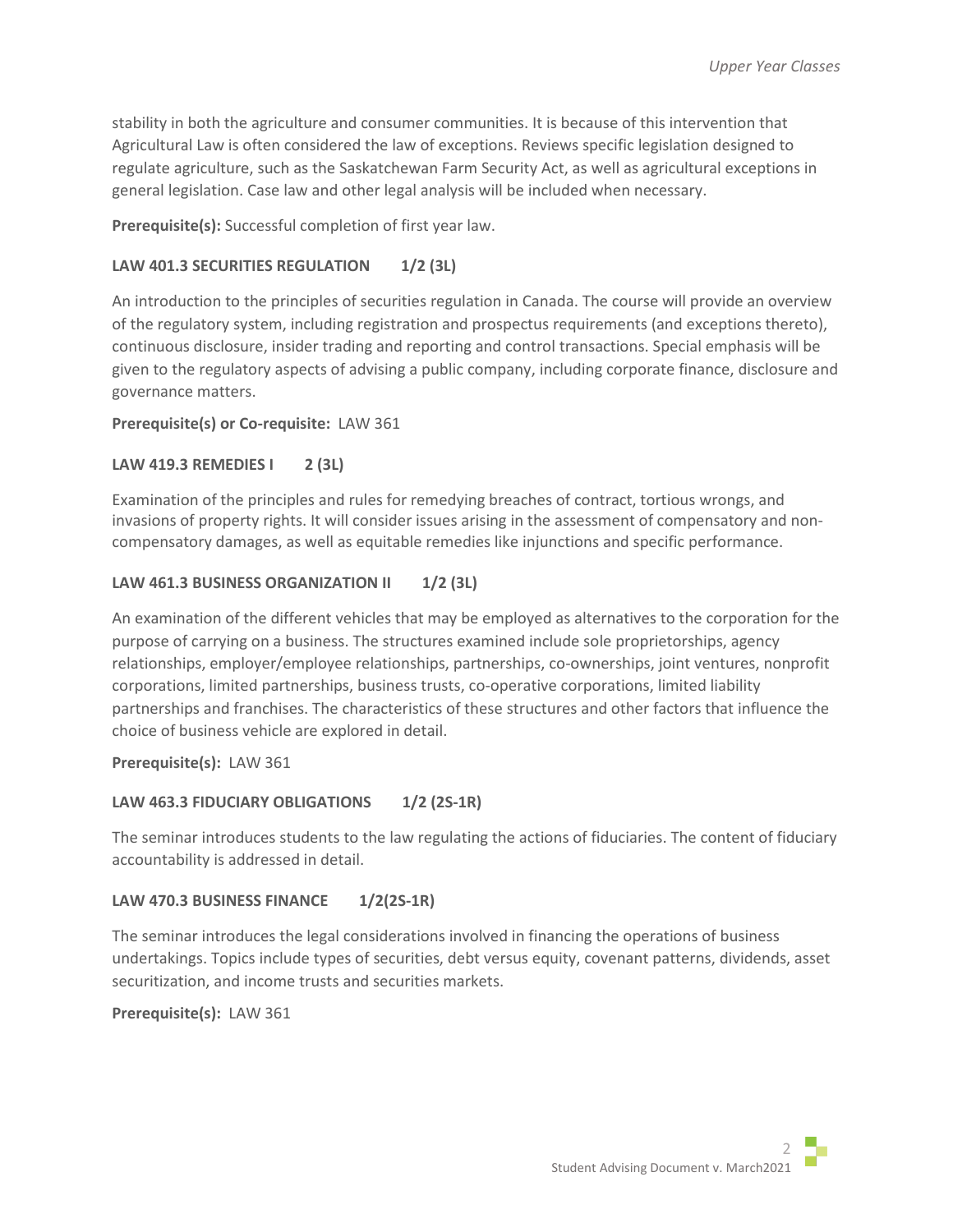## **LAW 472.3 CORPORATE RESTRUCTURING 1/2 (2S-1R)**

A commercial reorganization is a court sanctioned scheme under which a financially distressed business is restructured so as to permit it to continue in business through the compromise of the claims of creditors and others. There has been a fundamental shift in Canadian insolvency over the past 30 years, in that there has recently emerged effective systems that actively facilitate restructuring and rescue of insolvent businesses as an alternative to their liquidation.

## **LAW 481.3 BUSINESS REGULATION 1/2 (2S-1R)**

Students will investigate the norms and principles that inform the public and private regulation of business activity. Issues of legitimacy, scope, efficacy and enforceability are addressed. [Back to top](#page-0-1)

# **Subject Area: Commercial Law**

## <span id="page-2-0"></span>**\* LAW 302.3 COMMERCIAL RELATIONSHIPS 1/2 (3L)**

The course examines the law applicable to a range of relationships that arise in a variety of commercial transactions: sale of goods, leasing and suretyship. While the course occasionally focuses on consumer issues, its primary focus is commercial transactions and the various relationships established thereunder.

## **\*LAW 404.3 JUDGMENT ENFORCEMENT LAW 1/2 (3L)**

The issuance of a judgment does not, in itself, enable a successful claimant to reach the financial resources or property of the judgment debtor for purposes of satisfaction of the successful plaintiff's claim. The enforcement of a judgement for the payment of money entails resorting to the specialized system of law that constitutes the subject of this course. The various methods of judgement enforcement are examined. In addition the law applicable to fraudulent conveyances and preferences is examined in detail.

## LAW 303.3 SECURED TRANSACTIONS - PERSONAL PROPERTY 1/2 (3L)

The course canvasses secured financing practices in Canada involving collateral in the form of personal property, with a primary focus on commercial secured transactions. The subjects addressed include the policy and economic implications of secured financing law, including the history, doctrinal basis and specific provisions of the primary sources of secured financing law in Canada – the provincial Personal Property Security Acts and the secured financing regime of the federal Bank Act.

## LAW 307.3 SECURED TRANSACTIONS - REAL PROPERTY 1/2 (3L)

This course has been designed to give student the opportunity to examine in detail the historic background, conceptual structure and operation of an area of law is of great practical significance in contemporary society. Almost all large scale construction and most acquisitions of homes and commercial buildings are financed under mortgage law.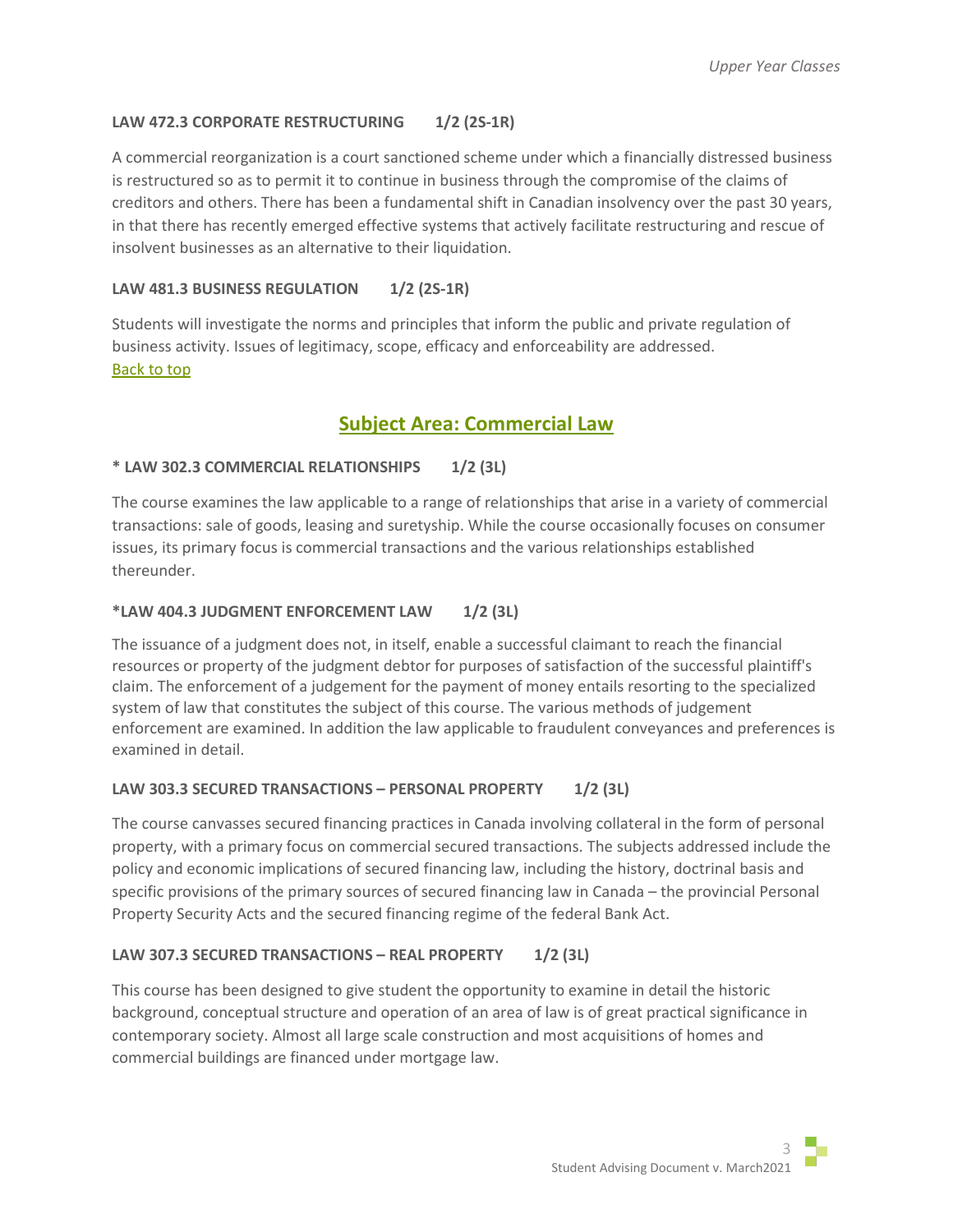## LAW 310.3 INFORMATION AND PRIVACY LAW 1/2 (3L)

This course examines the law relating to collection, use, and disclosure of information in the public and private sectors in Canada.

## **LAW 311.3 CONSTRUCTION LAW 1/2 (3L)**

This course is intended to provide students with a general introduction to construction law in Canada. Building on basic concepts learned in contract and tort law, students will gain an understanding as to how contracts for work are awarded; what construction contracts look like, including which clauses are typically the source of litigation; how performance of the work is secured by owners; what rights, obligations, and remedies parties can access through The Builders' Lien Act, in contract or in tort; and how to use arbitration effectively to resolve construction disputes.

## **LAW 312.3 BANKING, PAYMENT AND TRANSFER SYSTEMS 1/2 (3L)**

The course explores the law governing a variety of payment and transfer systems including those furnished under the statutory regimes of the federal Bills of Exchange Act (BEA) (which pertains to the transfer of payment rights in bills of exchange, promissory notes and cheques) and the provincial Securities Transfer Act (STA) (which pertains to the transfer of rights in financial assets including share certificates, bearer bonds, and electronically held securities). Beyond these two statutes, students will learn about the basic features of the bank-customer relationship along with numerous modern payment systems and mechanisms (e.g. PayPal, Bitcoin, Interac, Credit Card), gaining familiarity with the general infrastructure and processes underlying such systems and mechanisms.

## LAW 407.3 BANKRUPTCY, INSOLVENCY AND RECEIVERSHIPS 1/2 (3L)

This course has been designed to permit close examination of central features of the law of bankruptcy, insolvency and equitable receiverships. Recent changes to bankruptcy and insolvency law will be considered and comparisons will be made with the law of other jurisdictions which have recently enacted reforms in this area of the law.

## **LAW 417.3 INSURANCE LAW 1/2 (3L)**

An examination of general topics of insurance law and how legislation and common law deal with these topics in relation to property, life and automobile insurance. Considered topics include classifications of insurance, the legal position of brokers and agents and concepts of indemnity, insurable interest, nondisclosure and misrepresentation, the rights of third parties to recover insurance proceeds, warranties and conditions, valuation, subrogation and contribution.

## **LAW 420.3 CURRENT ISSUES IN INSOLVENCY 1/2 (2S-1R)**

This seminar will examine new and emerging legal issues that today's companies face when they reorganize under the Companies' Creditors Arrangement Act in Canada by comparing it to how the United States treats similar issues under Chapter 11 of the Bankruptcy Code. The various areas of law that will be discussed include debtor in-possession financing, critical suppliers, how mass tort claims can

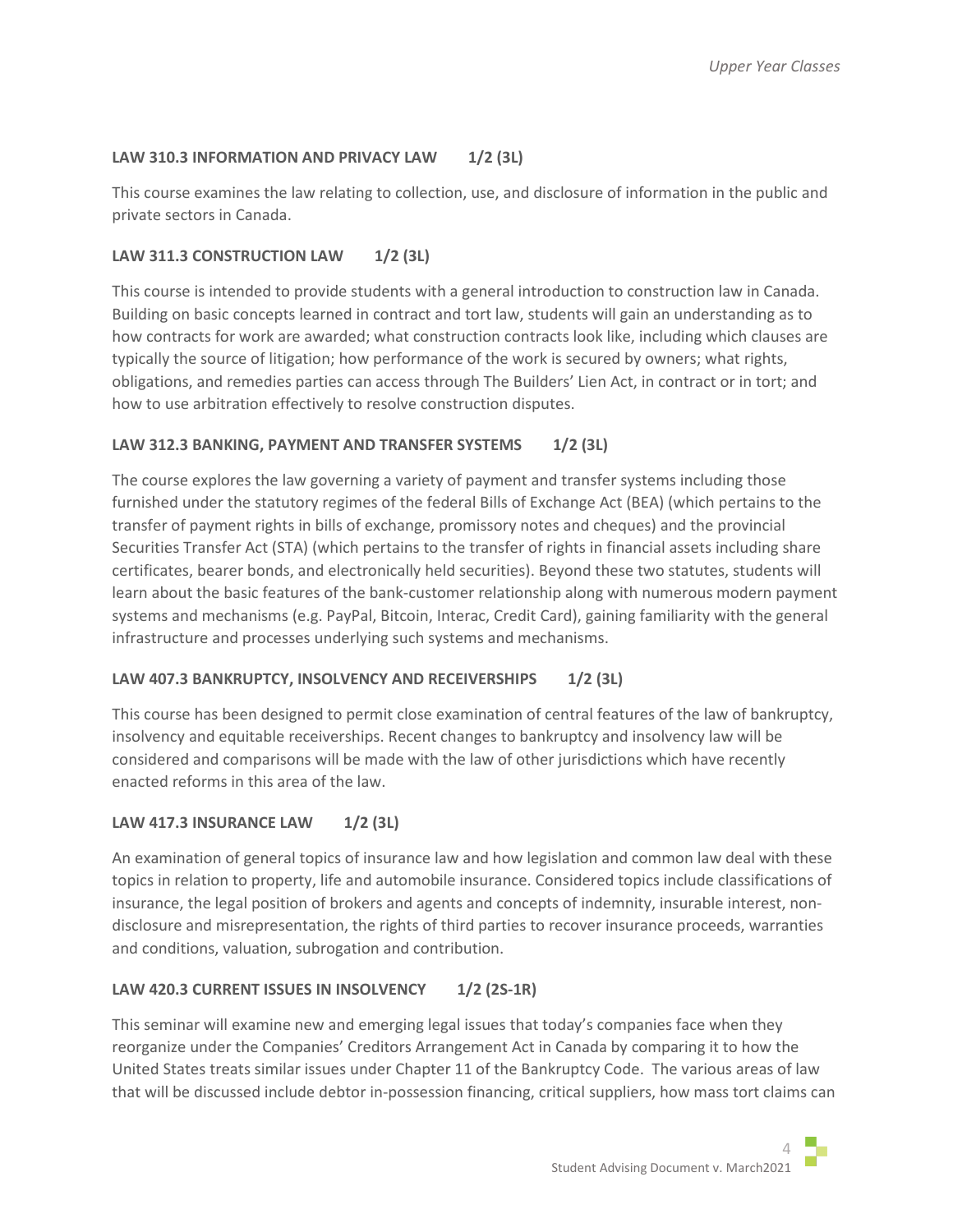be included in the reorganization process (ie. the Red Cross tainted blood scandal), cross-border insolvencies of multinational corporations, the treatment of environmental claims, the treatment of intellectual property as 'property', employment law and the treatment of employee benefits and pensions in a reorganizations as well as the use of the CCAA and Chapter 11 to liquidate companies. The focus of the course will be to not only examine now the legislation in each country deals with these issues but also how the legislation has evolved over time to meet the needs of the current debtors and creditors of today.

# **LAW 426.3 ADVANCED SECURED TRANSACTIONS 1/2 (2S-1R)**

In this seminar, students are given the opportunity to explore in depth features of personal property security law and real property security law that are not addressed or only superficially addressed in first level courses in these areas.

<span id="page-4-0"></span>[Back to top](#page-0-1)

# **Subject Area: Criminal Law**

## **\*LAW 351.3 EVIDENCE I 1/2 (3L)**

This course examines the common law foundations of the law of evidence in Canada – principally rules and standards of admissibility. The topics examined include judicial notice, presumptions and burdens/standards of proof, relevance and materiality, receivability, character evidence, opinion evidence, privilege, and hearsay.

## **\*LAW 423.3 CRIMINAL PROCEDURE 1/2 (3L)**

Jurisdiction, including classification of offences, time limitations, jurisdiction under the Charter; pre-trial procedure and practices, including search and seizure, arrest and detention, right to counsel; judicial interim release (bail); the preliminary inquiry and the process of discovery; the charging process, including stays and withdrawals; pleas; trials; trial by jury.

**Recommended:** LAW 351 (Evidence I)

## **LAW 405.3 ADVANCED CRIMINAL LAW 1/2 (2S-IR)**

Seminars on criminal Law, legal theory, and public policy; substantive content varies.

**Prerequisite(s):** LAW 204.6 **Note:** Students with credit for LAW 805 cannot receive credit for this course.

## LAW 411.3 DRINKING AND DRIVING IN THE CRIMINAL JUSTICE SYSTEM 1/2 (3L)

The course will provide an overview and introduction to the law of drinking and driving in Canada. Emphasis will be placed on the statutory requirements of drinking and driving, as well as the Charterprotected interest of the accused including, but not limited to, right to counsel (section 10(b)), search and seizure (section 8) and arbitrary detention (section 9). The various Charter remedies available pursuant to sections 24(1) and 24(2) will also be explored. The course will be considered in both an academic and practical context. Discussion will include balancing the interests of the accused versus the

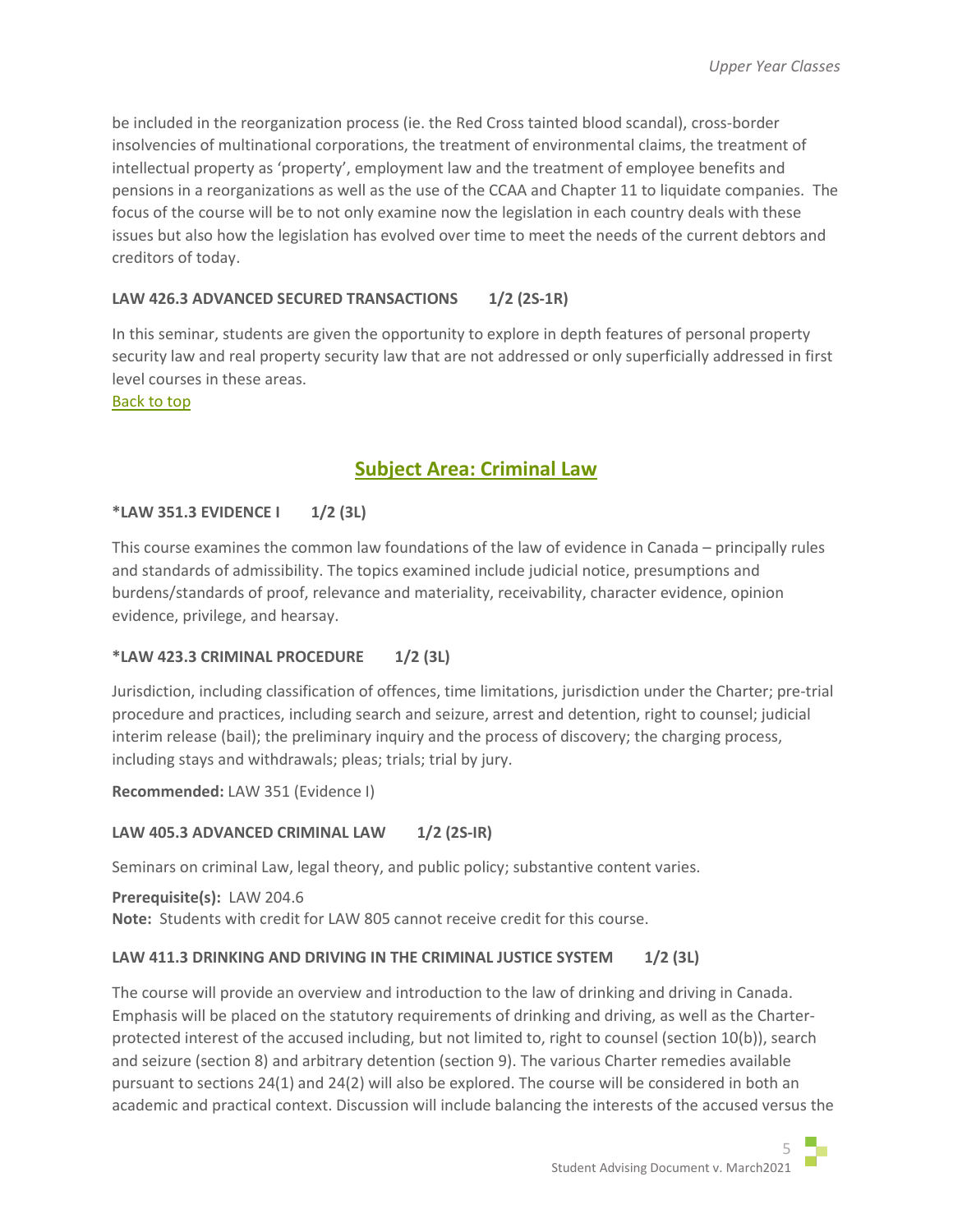protection of the public from drunk drivers. The course will also examine the sentencing regime for both occasional and chronic offenders.

## **Prerequisite(s):** LAW 351 or LAW 423

## **LAW 418.3 SEXUAL ASSAULT 1/2 (2S-IR)**

The seminar examines sexual assault in domestic and international criminal and civil law; the primary focus is on legal theory and domestic criminal law and policy.

**Note:** LAW 351 (Evidence I) and LAW 423 (Criminal Procedure) strongly recommended. Students with credit for LAW 818 will not receive credit for this course.

## **LAW 425.3 SENTENCING IN THE CRIMINAL JUSTICE SYSTEM 1/2 (3L)**

Selected topics relevant to sentencing in the criminal justice system combining theory, doctrine and practice. Theoretical aims of punishment and their translation into current legal doctrine and practice will be discussed, with particular emphasis on the Canadian and Saskatchewan context.

## LAW 466.3 YOUTH CRIMINAL JUSTICE 1/2 (2S-1R)

This course would examine the Youth Criminal Justice Act (YCJA). It would examine the YCJA and how it fits within Canadian criminal law, how it corresponds to international practices, how it has responded to the inherent challenges of adolescence especially for those described as marginalized, and how successfully (or unsuccessfully) has it achieved its goal of reducing crime through a multi-disciplinary approach.

# **LAW 482.3/484.12 CRIMINAL INTENSIVE PROGRAM 2 (2S – 1R/12CL)**

Students enrolled in this intensive 15-credit criminal law program will be provided with real-world practical exposure to the practice of criminal law. In addition to working on at least 1 major actual criminal file jointly (usually with the program coordinator's law firm), students will also be placed in the office of a criminal lawyer for 32 hours a week (Monday to Thursday), for ten weeks, where the students will become intimately involved in the practice of criminal law under the supervision of a practicing criminal lawyer. In some situations, students may also be placed under the supervision of a judge for part of the placement.

**Prerequisite(s):** LAW 351 and LAW 423 **LAW 482.3 - Co-requisite(s):** LAW 484.12 **LAW 484.12 – Co-requisite(s):** LAW 482.3

## LAW 485.3 INTERNATIONAL CRIMINAL LAW 1/2 (2S-1R)

Will engage with the dynamically-evolving field of international and transnational criminal law, with participants critically analyzing doctrine and mechanisms for individual accountability for international crimes. Although participants will also examine other topics related to the evolving concepts of transnational and international crime, one particular emphasis will be on statutory materials, case law, and writing related to the international criminal tribunals in Rwanda and Yugoslavia and the International Criminal Court.

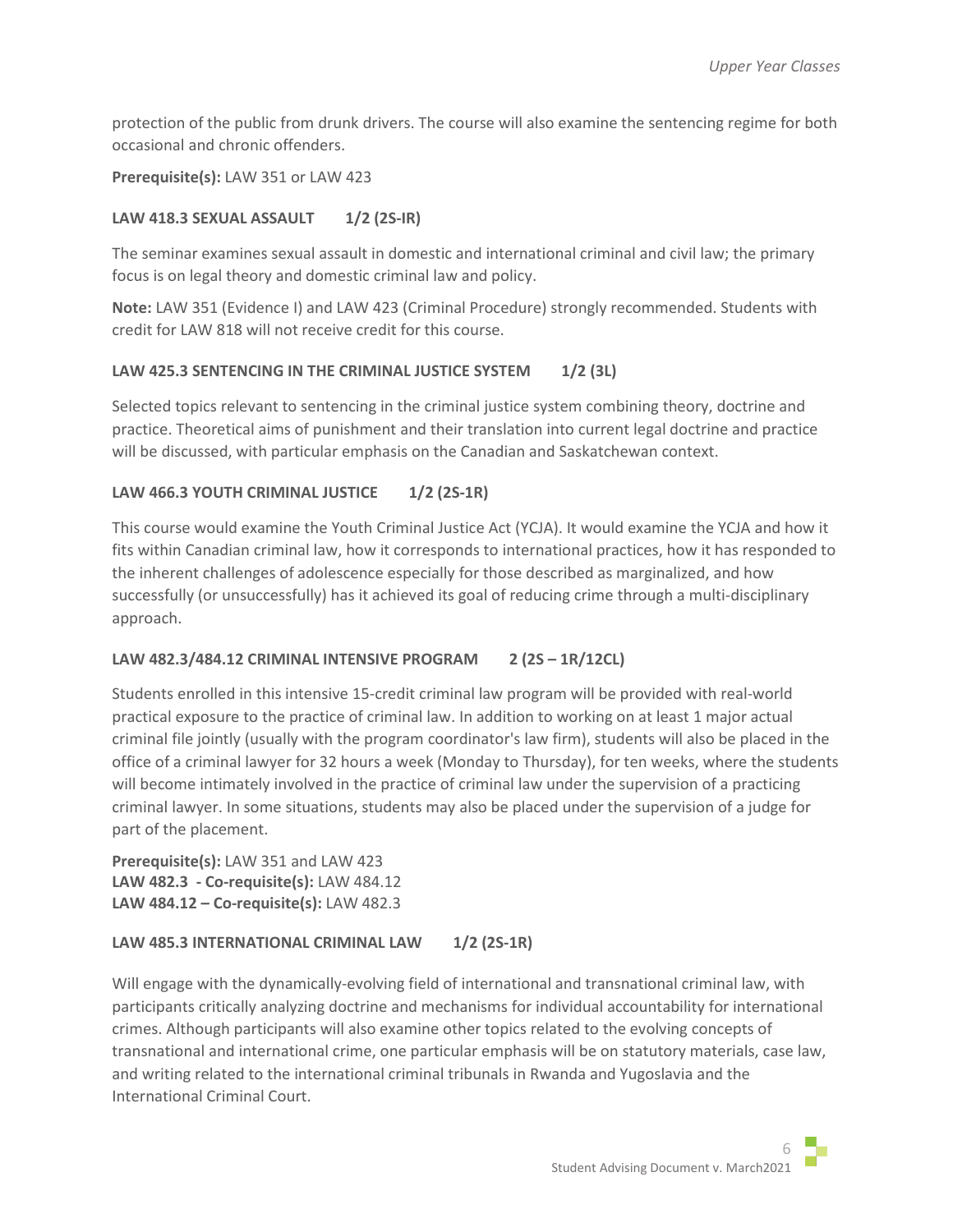**Note:** Previous knowledge from criminal law, international law, human rights, and other related areas will be helpful but is not mandatory.

# **LAW 486.3 LAW AND PSYCHIATRY 1/2 (2S-1R)**

Introduction to psychiatric theory; the methodology of psychiatric diagnosis and modern psychiatric treatment; the role of psychiatrists in the legal process. Psychiatry and the criminal process: remand for mental examination, fitness to stand trial, sentencing, automatism, insanity and dangerous offenders. The concept of competency: contractual and testamentary capacity. Civil commitment of the mentally ill: a comparative study. The psychiatrist as expert witness. Selected problems.

**Prerequisite(s):** LAW 351 (Evidence I) **Note:** LAW 314 is recommended.

## LAW 491.3/492.12 INTENSIVE CLINICAL LAW PROGRAM 1/2 (2S - 1R)

Students enrolled in this intensive 15-credit clinical law program are immersed full-time in the real-life context of a busy poverty law clinic at Community Legal Assistance Services for Saskatoon Inner City (CLASSIC), a community based legal clinic in Saskatoon. Students will be exposed to criminal law practice in the provincial court context, and will represent clients (under close supervision) in summary criminal law matters. Students have the opportunity to negotiate with Crown counsel, and prepare for and appear at docket court, sentencing hearings and trials.

**LAW 491.3 - Co-requisite(s):** LAW 492.12 **LAW 492.12 – Co-requisite(s):** LAW 491.3

## LAW 494.3 PRISON LAW AND HUMAN RIGHTS 1/2 (2S-1R)

This seminar course is designed to orient future lawyers to key issues related to incarceration and the correctional and criminal justice systems. [Back to top](#page-0-1)

# **Subject Area: Environmental Law & Natural Resources**

## <span id="page-6-0"></span>**\*LAW 444.3 ENVIRONMENTAL LAW 1/2 (3L)**

A course description surveying the actual and potential role of the law in protecting the integrity of the environment from threats posed by scientific and technological advances over exploitation of resources, rapid development and population growth.

## **LAW 308.3 GLOBAL INDIGENOUS RIGHTS AND RESOURCE DEVELOPMENT 1/2 (3L)**

This course will explore a series of key topics related to how Indigenous rights interact with natural resource development and expose students to current scholarly research on related topics.

**Prerequisite(s):** Completion of first-year of JD (or permission of instructor)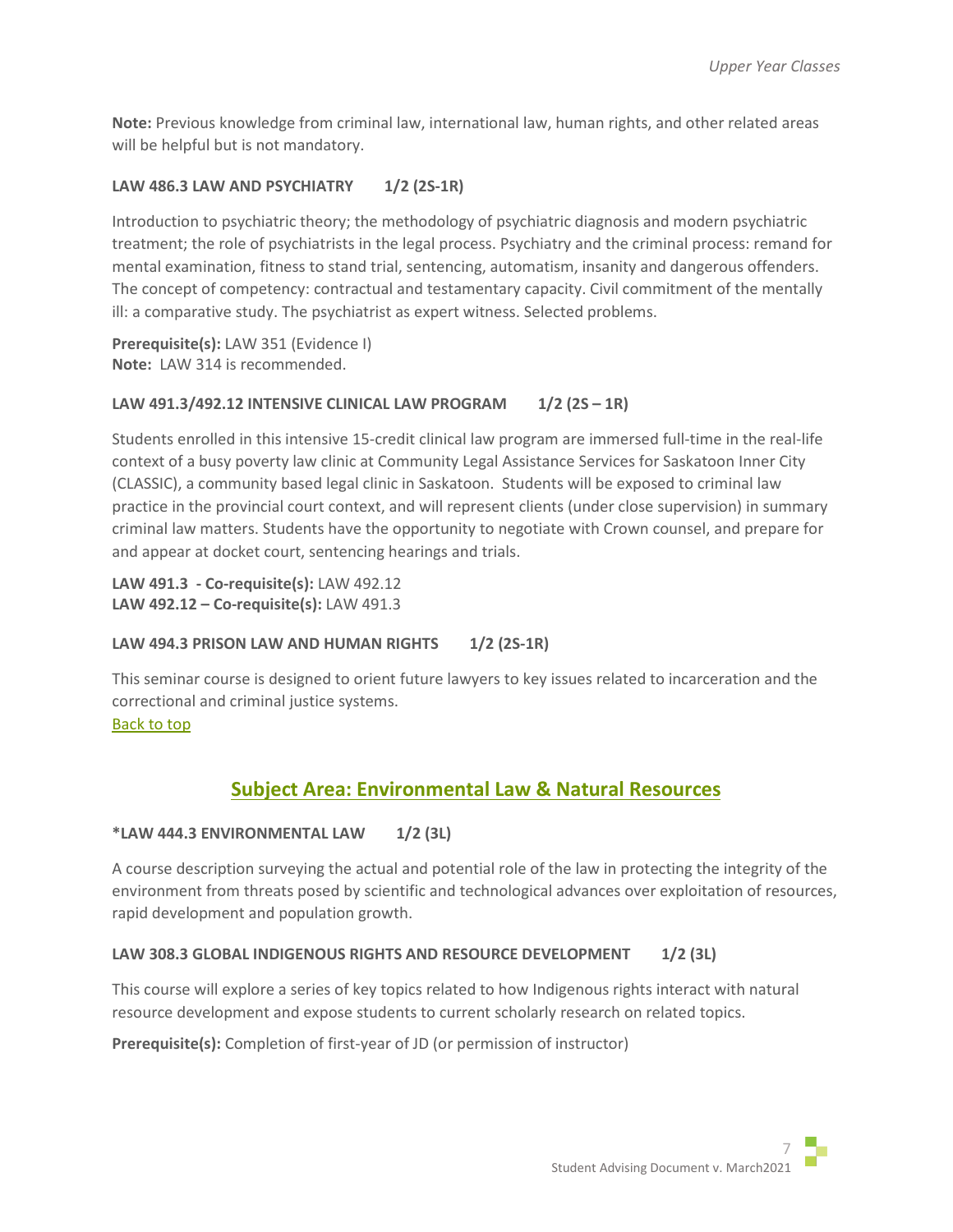# **LAW 363.3 AGRICULTURAL LAW I 1/2 (3L)**

Agriculture is a highly regulated industry in most jurisdictions; Canada and Saskatchewan are no exception. Historically governments have intervened in agriculture under the pretext of ensuring stability in both the agriculture and consumer communities. It is because of this intervention that Agricultural Law is often considered the law of exceptions. Reviews specific legislation designed to regulate agriculture, such as the Saskatchewan Farm Security Act, as well as agricultural exceptions in general legislation. Case law and other legal analysis will be included when necessary.

**Prerequisite(s):** Successful completion of first year law.

## **LAW 400.3 WILDLIFE LAW 1/2 (2S-1R)**

The regulation of human interaction with wildlife and wildlife habitat often receives limited attention in courses on environmental or natural resource law. The significant relationship between the health of wildlife and health of humans, broadly defined to include economic health, justifies focused study of the regulation of wildlife.

## **LAW 446.3 NATURAL RESOURCES LAW 1/2 (2S-1R)**

Seminar introducing the legal regulation of natural resources. Explores a variety of legal and policy considerations involved in the exploitation of natural resources. Subjects addressed include sustainable development of natural resources, the ownership and disposition of natural resources, and social and environmental considerations.

# **LAW 455.3 OIL AND GAS LAW 1/2 (3L)**

This course introduces students to oil and gas law. Topics addressed will include: the nature of interests in oil and gas; rights of mineral interest holders inter se and the operation of the rule of capture; acquisition of freehold interests in oil and gas; the freehold oil and gas lease; estoppel, waiver and involuntary termination; disposition of minerals by the Crown; oil and gas conservation (pooling unitization and shut-in wells); and, surface rights.

## **LAW 498.3 SPECIAL TOPICS: CANADIAN ENVIRONMENTAL REGULATION 1/2 (2S-1R)**

This seminar course will look at the Canadian environmental regulatory framework. Students will look at federal and provincial environmental laws and how those laws fit together. [Back to top](#page-0-1)

# **Subject Area: Family Law**

# <span id="page-7-0"></span>**\*LAW 372.3 FAMILY LAW I 1/2 (3L)**

Introduction to trends in families and family law, the constitutional and statutory framework for the regulation of families and the role of process issues in family law practice. The course also provides a detailed examination of maintenance and property rights as between spouses, both married and common law.

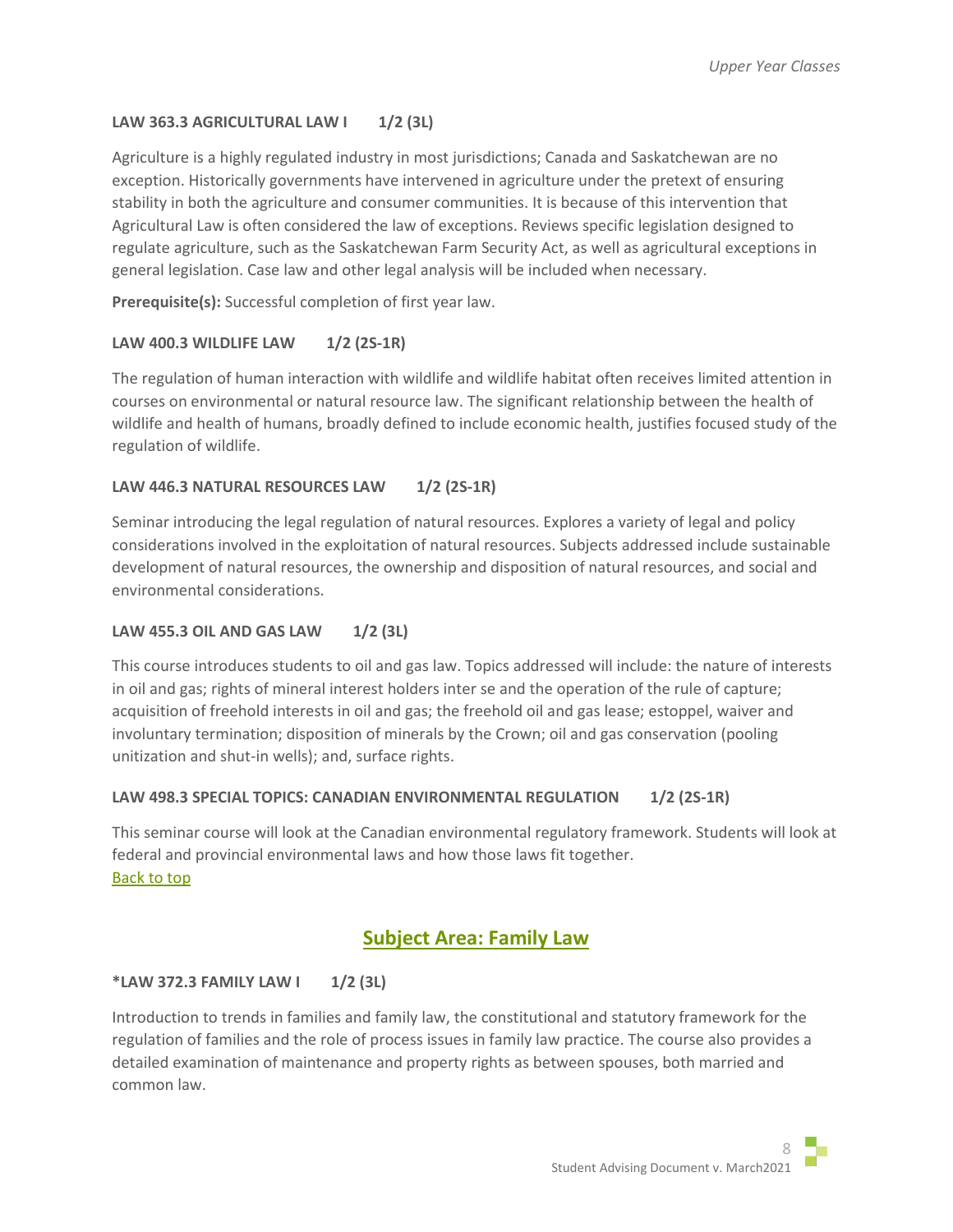# **LAW 322.3 CHILD PROTECTION LAW AND PRACTICE 1/2 (3L)**

Child Protection Law and Practice focuses on child protection law, policy and procedure, with the aim of helping students to develop a legal framework consistent with the theory, values, and skills of practice in this area of law. The course will critically examine a range of contemporary legal, social policy and practice issues that impact the lives of children, caregivers, and their communities. The course examines the quasi-criminal and quasi-family law nature of child protection law in Canada. The main goal of the course is to provide a foundation for child protection law and practice within a social justice framework, by examining a range of issues pertinent to the practice of child protection law. The course format will be interactive and success for all (including the instructor) will depend on the full participation of each person in critically examining issues and challenges pertinent to child protection law in Canada.

# **LAW 324.3 ADVANCED NEGOTIATION AND DISPUTE RESOLUTION IN FAMILY LAW 1/2 (3L)**

Developments in Saskatchewan suggest that we ought to be expanding our study of Family Dispute Resolution beyond 'negotiation'. In 2019, Dispute Resolution will become mandatory in (all) family law disputes in Saskatchewan, including a spectrum of DR processes. Family lawyers will need to be better equipped than in the past, to advise their clients on the range of process options in these often complex matters. They will also need greater capacity to work in inter-disciplinary and cross-cultural settings, to help resolve family conflict. Finally, new models for the delivery of legal services are emerging more quickly in this field than in any other area of legal practice—raising considerations around professional responsibility, regulation and even professional identity.

**Prerequisite:** LAW 430 Negotiation, and one of the Family Law courses [LAW 372 Family Law I, LAW 471 Family Law II, or the LAW 498 Special Topics: Advanced Family Law seminar]

## **LAW 405.3 ADVANCED CRIMINAL LAW 1/2 (2S-IR)**

Seminars on criminal Law, legal theory, and public policy; substantive content varies.

**Prerequisite(s):** LAW 204.6 **Note:** Students with credit for LAW 805 cannot receive credit for this course.

## **LAW 418.3 SEXUAL ASSAULT 1/2 (2S-IR)**

The seminar examines sexual assault in domestic and international criminal and civil law; primary focus is legal theory and domestic criminal law and policy.

**Note:** LAW 351 (Evidence I) and LAW 423 (Criminal Procedure) strongly recommended.

## LAW 430.3 NEGOTIATION AND DISPUTE RESOLUTION 1/2 (3L) [especially Family Law section]

This course examines the form and function of negotiation as a problem-solving process. Negotiation is critical to lawyers and others concerned with preventing or resolving disputes. We study effective negotiation from theoretical, critical and practical perspectives, placing emphasis on the lawyer's role in negotiation.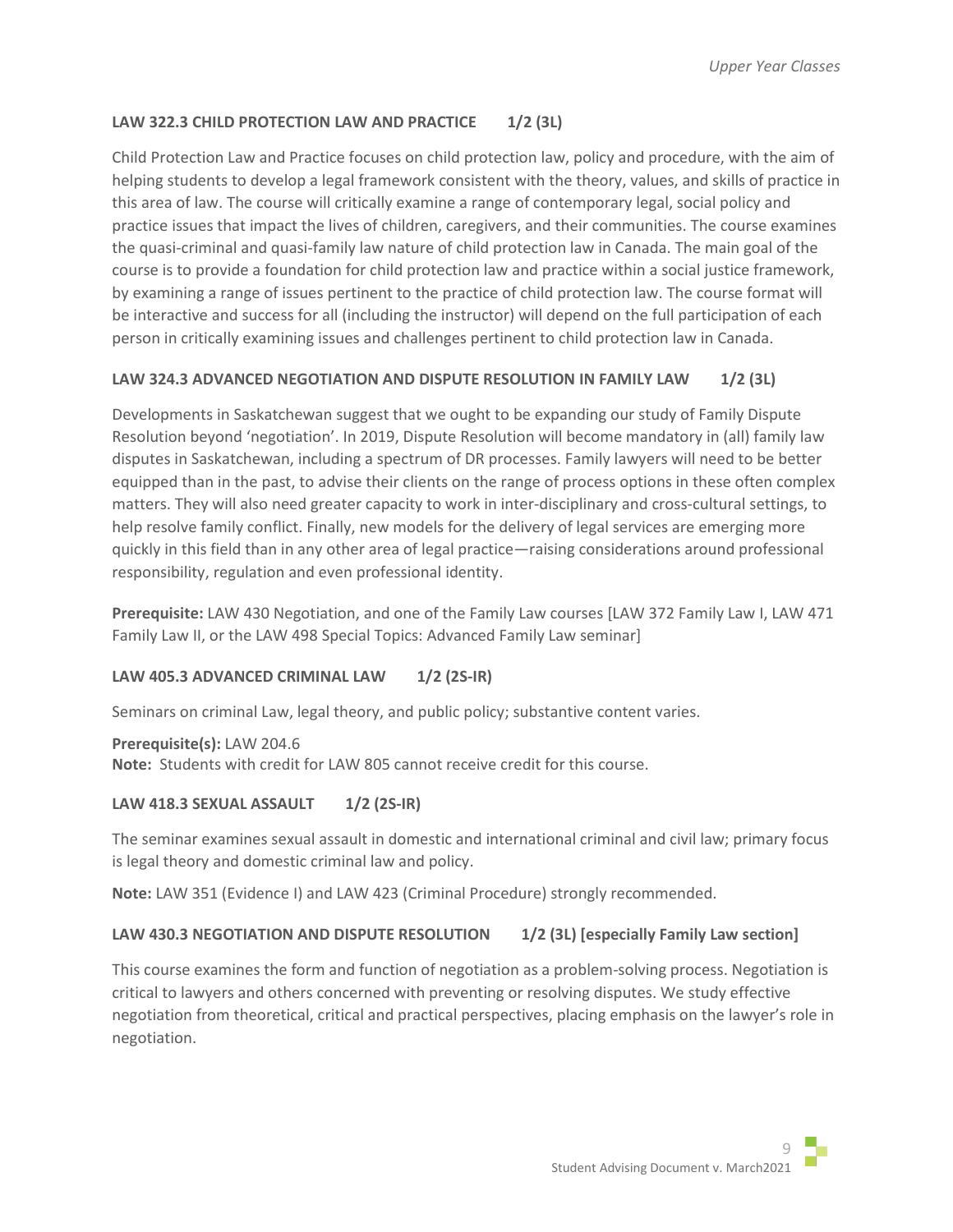## **LAW 471.3 FAMILY LAW II 1/2 (3L)**

Examination of rights to child support, custody and access, determinations of paternity, child protection and adoption and the enforcement of support and custody orders.

**Prerequisite or Co-requisite:** LAW 372

## LAW 474 CHILDREN AND THE LAW 1/2 (2S-1R)

This seminar explores the legal status and treatment of children from a historical, cross-cultural and multi-disciplinary perspective.

## LAW 498.3 SPECIAL TOPICS: ADVANCED FAMILY LAW 1/2 (2S-1R)

This seminar course will allow those students who have taken one or more classes in Family Law to expand upon and research many current trends and themes relating to law and the family.

**Prerequisite:** LAW 372 [Back to top](#page-0-1)

# **Subject Area: Health Law**

## <span id="page-9-0"></span>LAW 310.3 INFORMATION AND PRIVACY LAW 1/2 (3L)

This course examines the law relating to collection, use, and disclosure of information in the public and private sectors in Canada.

## **LAW 314.3 HEALTH LAW 1/2 (3L)**

This course introduces students to the basic principles of medical law and their application to common issues in health care. It also explores the legal framework for the health professions and the health care system.

## **LAW 416.3 ELDER LAW 1/2 (2S-1R)**

Examines the way in which the law impacts elders in our society. We will examine topics such as the concept of aging, considerations in representing elders, housing, concepts of guardianship and substitute decision making, capacity and consent, healthcare directives, elder neglect and abuse and the role of the Public Trustee.

## **LAW 418.3 SEXUAL ASSAULT 1/2 (2S-IR)**

The seminar examines sexual assault in domestic and international criminal and civil law and policy; primary focus is legal theory and domestic criminal law and policy from an inter-disciplinary perspective.

**Note:** LAW 351 (Evidence I) and LAW 423 (Criminal Procedure) strongly recommended.

# **LAW 424.3 SPORTS LAW 1/2 (2L-1R)**

This course examines the application of various aspects of law to the field of sports.

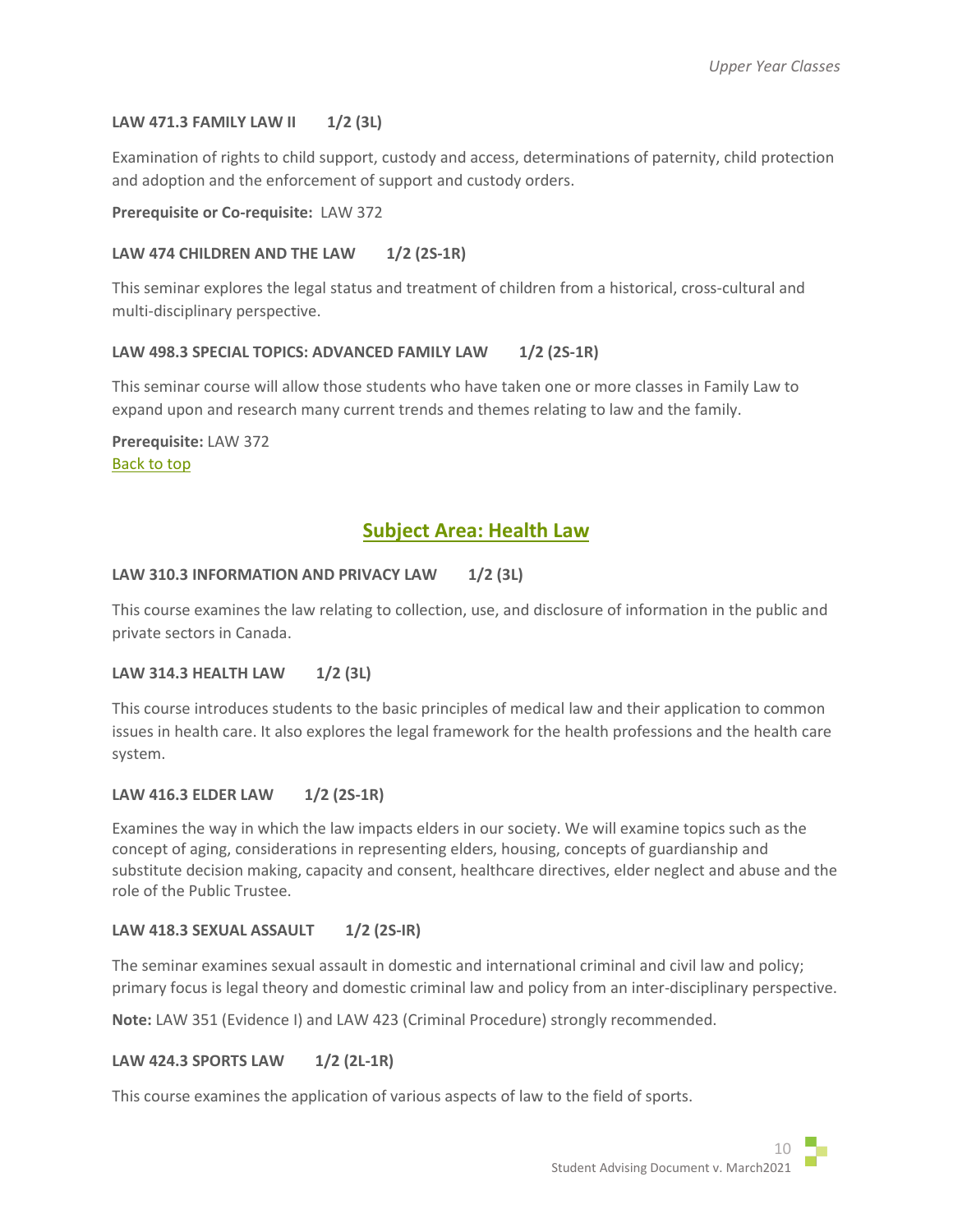# **LAW 429.3 LAW AND DISABILITY 1/2 (2S-1R)**

This seminar examines the way in which the law defines who a person with a disability is, and then both facilitates and hinders those individuals in their journey to achieve full participatory citizenship. Some areas we examine, such as disability theory, will be primarily applicable to the disabled communities. Other areas including human rights, employment, housing, decision making and so-called 'right to die' issues will be of wider application. These areas will be examined with respect to their application to people with disabilities.

# **LAW 458.3 ADVANCED HEALTH LAW 1/2 (2S-1R)**

Students will develop and apply their knowledge of health law to specific topics in the areas of health care and medical research.

**Prerequisite(s):** LAW 314

## **LAW 486.3 LAW AND PSYCHIATRY 1/2 (2S-1R)**

Introduction to psychiatric theory; the methodology of psychiatric diagnosis and modern psychiatric treatment; the role of psychiatrists in the legal process. Psychiatry and the criminal process: remand for mental examination, fitness to stand trial, sentencing, automatism, insanity and dangerous offenders. The concept of competency: contractual and testamentary capacity. Civil commitment of the mentally ill: a comparative study. The psychiatrist as expert witness. Selected problems.

**Prerequisite(s):** LAW 351 **Note:** LAW 314 is recommended. [Back to top](#page-0-1)

# **Subject Area: Human Rights**

## <span id="page-10-0"></span>**\* LAW 432.3 HUMAN RIGHTS 1/2 (2S-1R)**

An understanding of contemporary debates about universalism and of the meaning of human rights with attention to political theory and international underpinnings. The concept of discrimination and the constitutional position of human rights and fundamental freedoms in Canada. Detailed analysis of the concept of equality as it is embedded in the domestic anti-discrimination law and enshrined in section 15 of the Charter.

## **LAW 304.3 IMMIGRATION LAW 1/2 (3L)**

This course examines the policies, laws, regulations, guidelines, procedures, and cases that illustrate how Canada defines membership in the Canadian community.

## **LAW 345.3 LANGUAGE RIGHTS 1/2 (3L)**

This course will examine language rights in Canada. The 'Official Languages of Canada' sections (16-22) and the 'Minority Language Educational Rights' section (23) of the Canadian Charter of Rights and Freedoms will be examined. The course will also examine manifestations of language policy at the

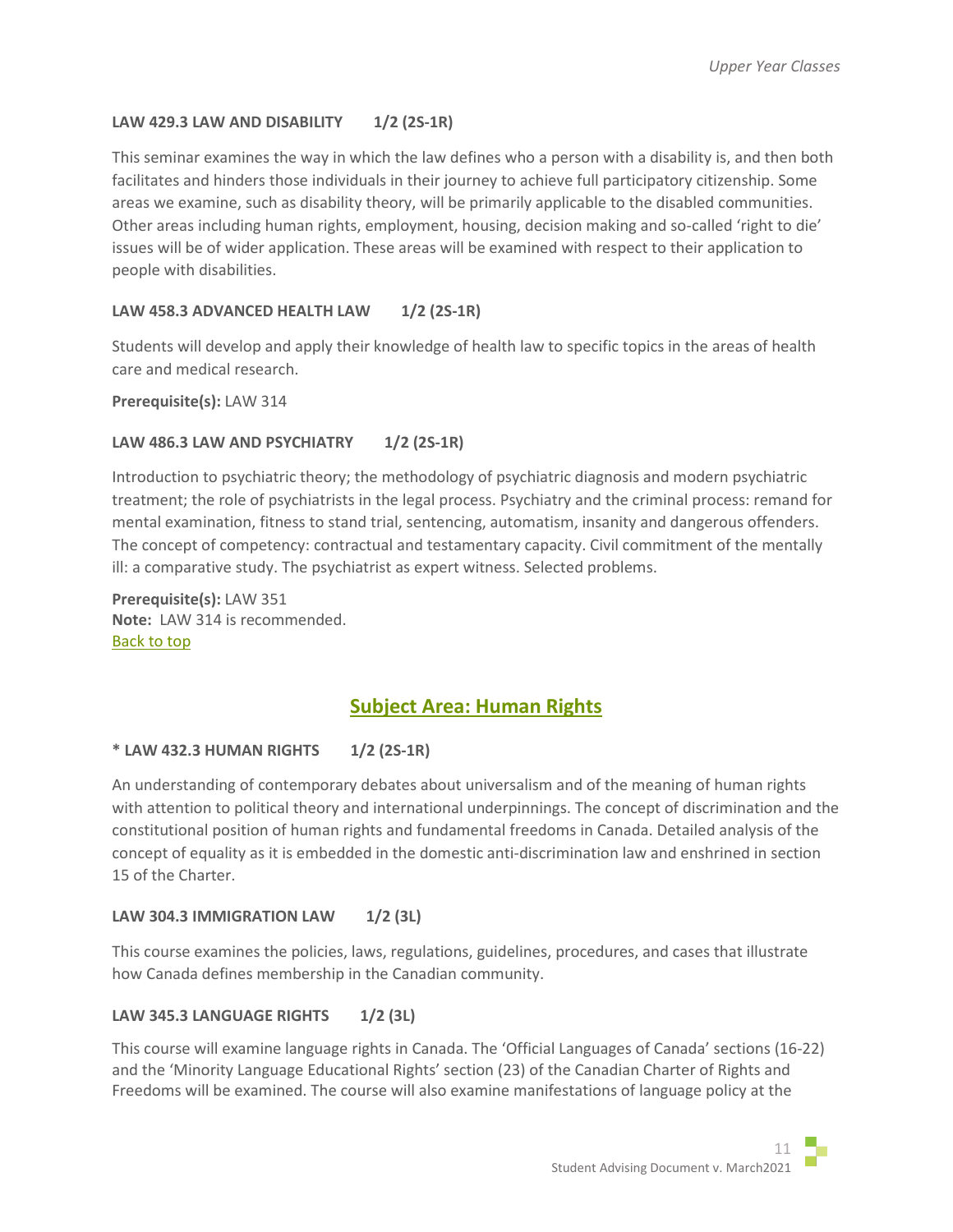federal and provincial levels, including its impact on courts and court cases, education and the provision of services generally. Examples of language regulation including Quebec's official language legislation and its regulation of commercial signs, and New Brunswick's position, as Canada's only bilingual province, will be examined.

# **LAW 405.3 ADVANCED CRIMINAL LAW 1/2 (2S-IR)**

Seminar on criminal law, legal theory, and public policy; substantive content varies.

**Prerequisites(s):** LAW 204.6 **Note:** Students with credit for LAW 805 cannot receive credit for this course.

# **LAW 414.3 ACCESS TO JUSTICE AND THE INSTITUTIONS OF JUSTICE 1/2 (2S-1R)**

This 3-credit seminar explores the topic of access to justice. The seminar will address definitions and theoretical debates concerning access to justice, and will critically examine the role of legal institutions, governments, communities, the legal profession and individual lawyers in addressing the issue of access to justice in our society.

**Restriction(s):** Restricted to Upper-Year Law Students

# **LAW 418.3 SEXUAL ASSAULT 1/2 (2S-IR)**

The seminar examines sexual assault in domestic and international criminal and civil law; primary focus is on domestic criminal law, legal theory, and public policy.

**Note:** LAW 351 and Law 423 strongly recommended. Students with credit for LAW 818 will not receive credit for this course.

# **LAW 429.3 LAW AND DISABILITY 1/2 (2S-1R)**

This seminar examines the way in which the law defines who a person with a disability is, and then both facilitates and hinders those individuals in their journey to achieve full participatory citizenship. Some areas we examine, such as disability theory, will be primarily applicable to the disabled communities. Other areas including human rights, employment, housing, decision making and so-called 'right to die' issues will be of wider application. These areas will be examined with respect to their application to people with disabilities.

# LAW 433.3 SALLOWS HUMAN RIGHTS SEMINAR 1/2 (2S-1R)

The Sallows Seminar in Human Rights will be offered once a year, usually in the first term. It will be led by the visiting Sallows Professor in Human Rights and have a varied content, depending upon the incumbent's experience and interest. The seminar may be interdisciplinary.

# LAW 438.3 ECONOMIC INEQUALITY, POVERTY AND THE LAW 1/2 (2S-1R)

Examines the social, economic and legal conditions affecting people who live in poverty in Canada. Consideration of various definitions of poverty and the relationship between poverty and race, gender and class inequality. Explores the role of law in regulating and/or alleviating poverty.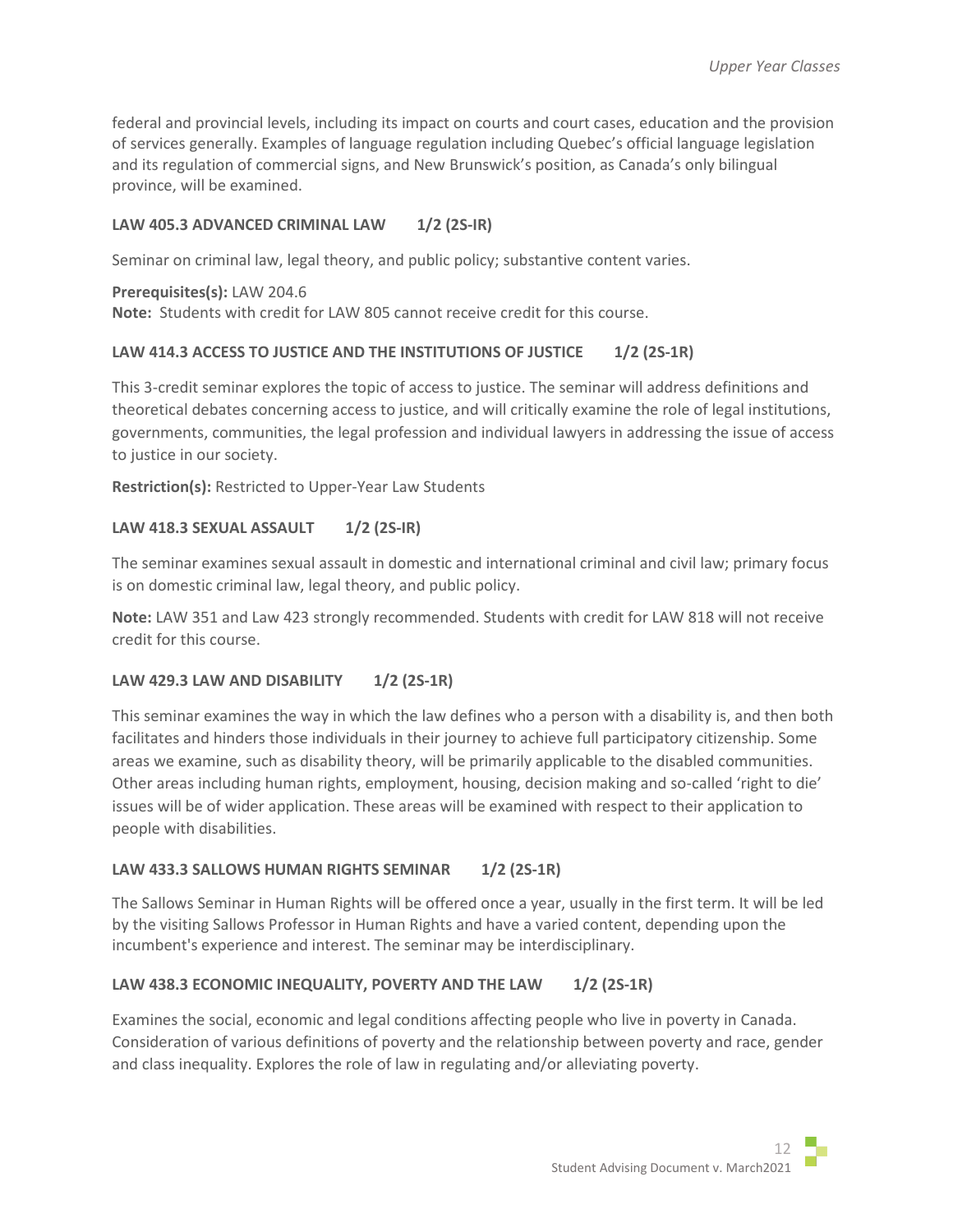## **LAW 442.3 REFUGEE LAW 1/2 (2S-1R)**

Refugee Law is a seminar class which will examine the essential principles and process as related to refugee law both in Canada and internationally.

**Note:** Completion of LAW 304 "Immigration Law" would be beneficial.

## **LAW 486.3 LAW AND PSYCHIATRY 1/2 (2S-1R)**

Introduction to psychiatric theory; the methodology of psychiatric diagnosis and modern psychiatric treatment; the role of psychiatrists in the legal process. Psychiatry and the criminal process: remand for mental examination, fitness to stand trial, sentencing, automatism, insanity and dangerous offenders. The concept of competency: contractual and testamentary capacity. Civil commitment of the mentally ill: a comparative study. The psychiatrist as expert witness. Selected problems.

**Prerequisite(s):** LAW 351 **Note:** LAW 314 is recommended.

# **INTENSIVE CLINICAL LAW PROGRAM LAW 491.3 INTENSIVE CLINICAL LAW SEMINAR 1/2 (2S-1R)**

The seminar is designed as an opportunity for students to critically reflect upon their clinical experiences, the law, the legal system, and their roles as legal advocates. The seminar attempts to create a balance between substantive content and more critical reflective discussions about the relevant clinical literature and its application to the experiences of the students. Critical questions relating to professional responsibility, the legal system, and the limits and possibilities of legal practice in situations of social injustice will be examined throughout the term. In many classes, the "case rounds" model will be used, wherein students discuss and analyze their files and clinical work as a group, and learn from each other's experiences.

**Co-requisite:** LAW 492.12 INTENSIVE CLINICAL LAW PRACTICUM **Note:** Students with credit for LAW 482.3 may not take this course for credit.

# **LAW 492.12 INTENSIVE CLINICAL LAW PRACTICUM 1/2 (CL12)**

A 12 credit unit one-semester (13 week) practicum. Students will be placed at Community Legal Assistance Services for Saskatoon Inner City (CLASSIC) where they will take on the role of legal advocates under the close supervision of the clinic's supervising lawyers and the course instructor. Students will assume carriage of client files in a wide variety of substantive law areas. They will learn, through experience, supervision and ongoing skills and substantive law training, about all aspects of legal practice in a poverty law context, including client interviewing and counseling, file management, legal research, the preparation of legal documents, letters and memoranda, and representing clients in administrative law hearings and provincial court trials. Students may also have opportunities to conduct public legal education sessions in the community and be involved in community based projects and law reform initiatives. The practicum will provide students an opportunity to engage the law more deeply, to explore the various real-life contexts in which it works, and to build relationships with the people whose lives it affects. Students will experience the dynamics of lawyer-client relationships, develop professional identities, grapple with ethical issues, and develop lawyering skills. The practicum will be graded on a pass-fail basis. However, a detailed letter of explanation and evaluation of the student's performance can be provided upon request. The practicum will provide extensive exposure to criminal, civil and



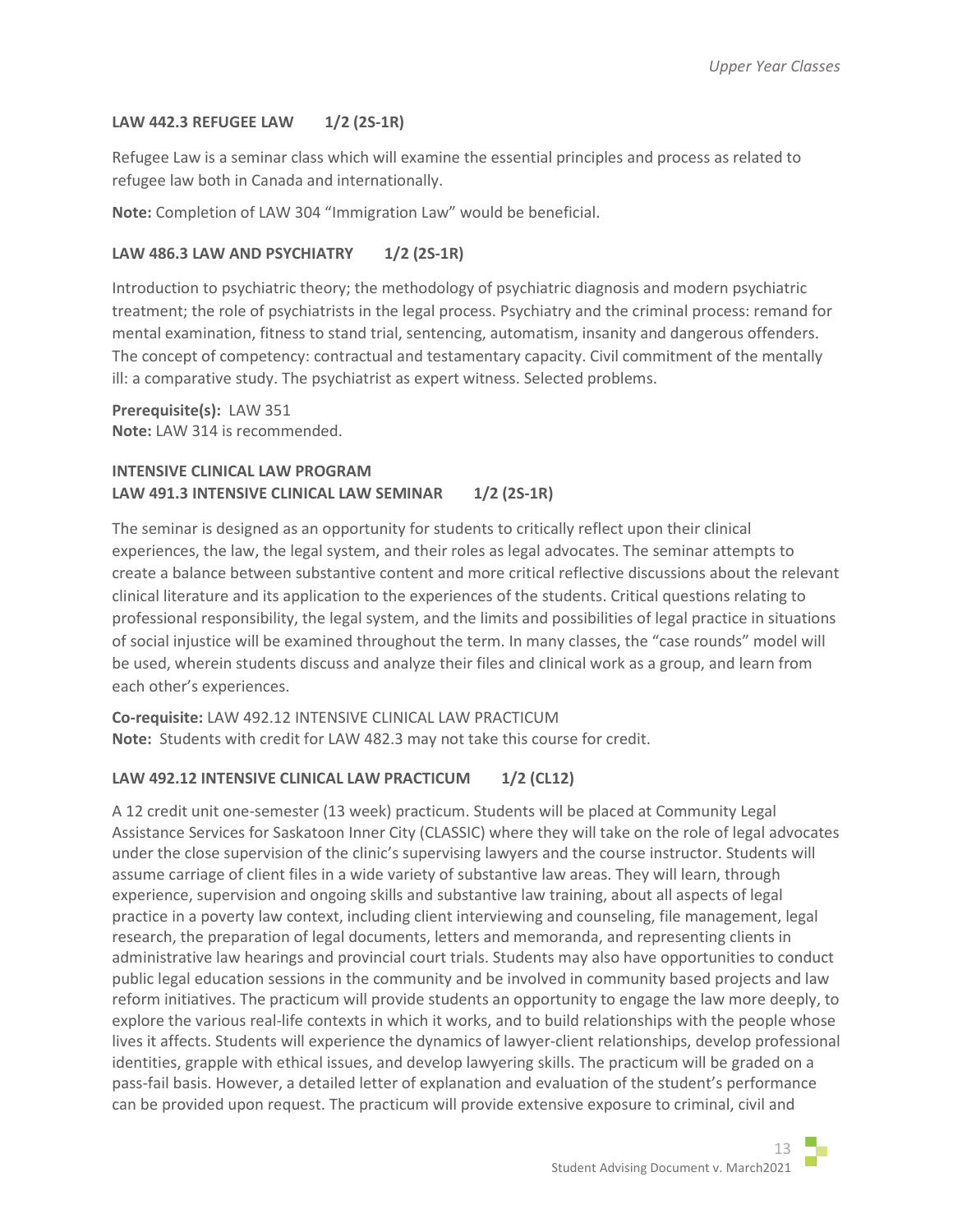administrative law procedure, evidence law, trial advocacy, negotiation, legal research and writing, and professional responsibility.

**Co-requisite:** LAW 491.3 INTENSIVE CLINICAL LAW SEMINAR **Note:** Students with credit for LAW 305.6 may not take this course for credit.

# **LAW 493.6 SYSTEMIC JUSTICE 1&2 (2S-1R)**

This 6-credit unit course will examine the root causes of injustice. We will seek an understanding of power and how it aligns along the hegemonic structures. We will observe how social hierarchies play out in institutions as well as in the lives of individuals. We will learn how sociological, psychological and economic forces perpetuate hegemonic structures, even by the oppressed themselves. We will consider the causal connection between hegemonic power dynamics and the incidence of injustice/creation of legal problems experienced by marginalized peoples. We will examine specific instances of injustice and legal problems which have systemic origin and propagation. Understanding how these power dynamics are created and are perpetuated allows us to understand how they can be changed and a more just world pursued. We will look at the role of the law in pursuing equitable systemic changes and then at the role of the lawyer seeking greater social equity. Students enrolled in this year-long course will attend weekly seminars and be engaged in experiential learning outside the seminar, placed with CLASSIC's Systemic Initiatives Program (SIP). Student will work on SIP projects which address systemic barriers facing marginalized people by engaging in policy and legislative advocacy, community based education and research to support advocacy efforts.

# **LAW 494.3 PRISON LAW AND HUMAN RIGHTS 1/2 (2S-1R)**

This seminar course is designed to orient future lawyers to key issues related to incarceration and the correctional and criminal justice systems.

[Back to top](#page-0-1)

# **Subject Area: Indigenous Peoples & Law**

# <span id="page-13-0"></span>**\*LAW 422.3 INDIGENOUS LEGAL PROCESSES: Circle Teachings Seminar 1/2 (2S-1R)**

This course explores Indigenous traditional law within the cultural paradigm of Circle Teachings methodology. Using the four circles Cree teachings as a starting place and teaching tool, the students will be given an understanding of traditional family structure, governance and an overview of history. Using stories, songs and dance as well as invited guests the class will discuss the laws of wahkotowin which demonstrates the traditional roles, responsibilities and obligations of family, community, land and creation

# **\* LAW 436.3 ABORIGINAL LAW 1/2 (3L)**

The Aboriginal peoples of Canada; Aboriginal title and Aboriginal rights, treaties and the treaty-making process, including hunting and fishing rights, Natural Resources Transfer Agreements; the Metis; land claims; federal and provincial jurisdiction over Aboriginal peoples and lands; Indian Act, including membership and Bill C-31; constitutional recognition and protection of the rights of Aboriginal peoples; Aboriginal self-determination.

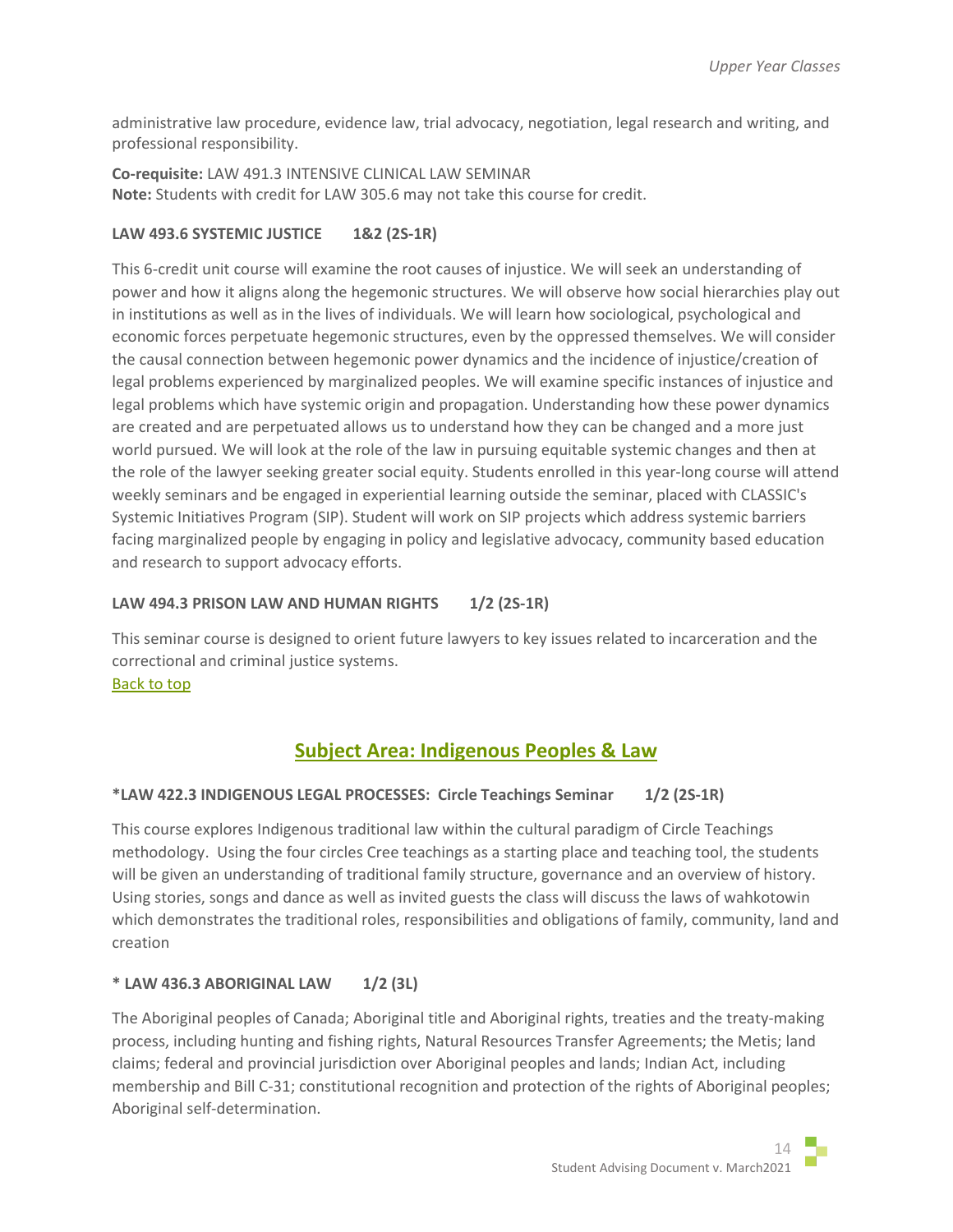# **LAW 308.3 GLOBAL INDIGENOUS RIGHTS AND RESOURCE DEVELOPMENT 1/2 (3L)**

This course will explore a series of key topics related to how Indigenous rights interact with natural resource development and expose students to current scholarly research on related topics.

**Prerequisite(s):** Completion of first year of JD degree (or permission of the instructor)

# **LAW 313.3 SELECTED TOPICS IN INDIGENOUS LEGAL STUDIES 1/2 (3L)**

This course will be offered when an opportunity arises for an instructor to offer an additional course in the area of Indigenous Law that upper year JD students may take to fulfill their program requirement of successfully completing 3 credit units in senior-level Indigenous Law courses. The course will have varied content, depending upon the instructor's experience and interest. The course may be interdisciplinary.

## **Prerequisite(s):** LAW 232

## LAW 341.3 FIRST NATIONS' ECONOMIC DEVELOPMENT 1/2 (2S-1R)

The seminar examines the evolution of First Nations economic development. There will be a brief overview of historical economic activities by First Nations, a review of government legislation and policy that impacted First Nations economies and a review of legal developments including First Nations-led legislative initiatives that have created the environment for renewed economic development activities by First Nations.

## LAW 443.3 INDIGENOUS PEOPLES AND THE CRIMINAL PROCESS 1/2 (2S-1R)

This seminar will be designed to give exposure to a myriad of subtopics relating generally to the relationship between the criminal process of Canadian law and Indigenous peoples living within Turtle Island. The seminar will be designed to explore the myriad of reasons for the alienation of Indigenous peoples and search for solutions thereto.

**Note:** LAW 423 and LAW 425 are recommended.

# LAW 447.3 KAWASKIMHON ABORIGINAL RIGHTS MOOT 1/2 [Oct.-Mar.] (3S)

The Aboriginal Rights Moot is a moot structured on the traditional Aboriginal circle consensus-building process. It is designed to allow law students to debate and discuss Aboriginal rights issues vital to the Aboriginal Peoples.

## **Prerequisite or Co-requisite:** LAW 436.

## LAW 453.3 ABORIGINAL LAW AND POLICY IN CANADA 1/2 (2S-1R)

An overview of historical and contemporary legal and policy developments affecting Aboriginal people and their interests in Canada, and an examination of the relationship between colonialism and law and policy in this area. The emphasis will be on developments since the second half of the 20th century.

**Note:** LAW 436 recommended.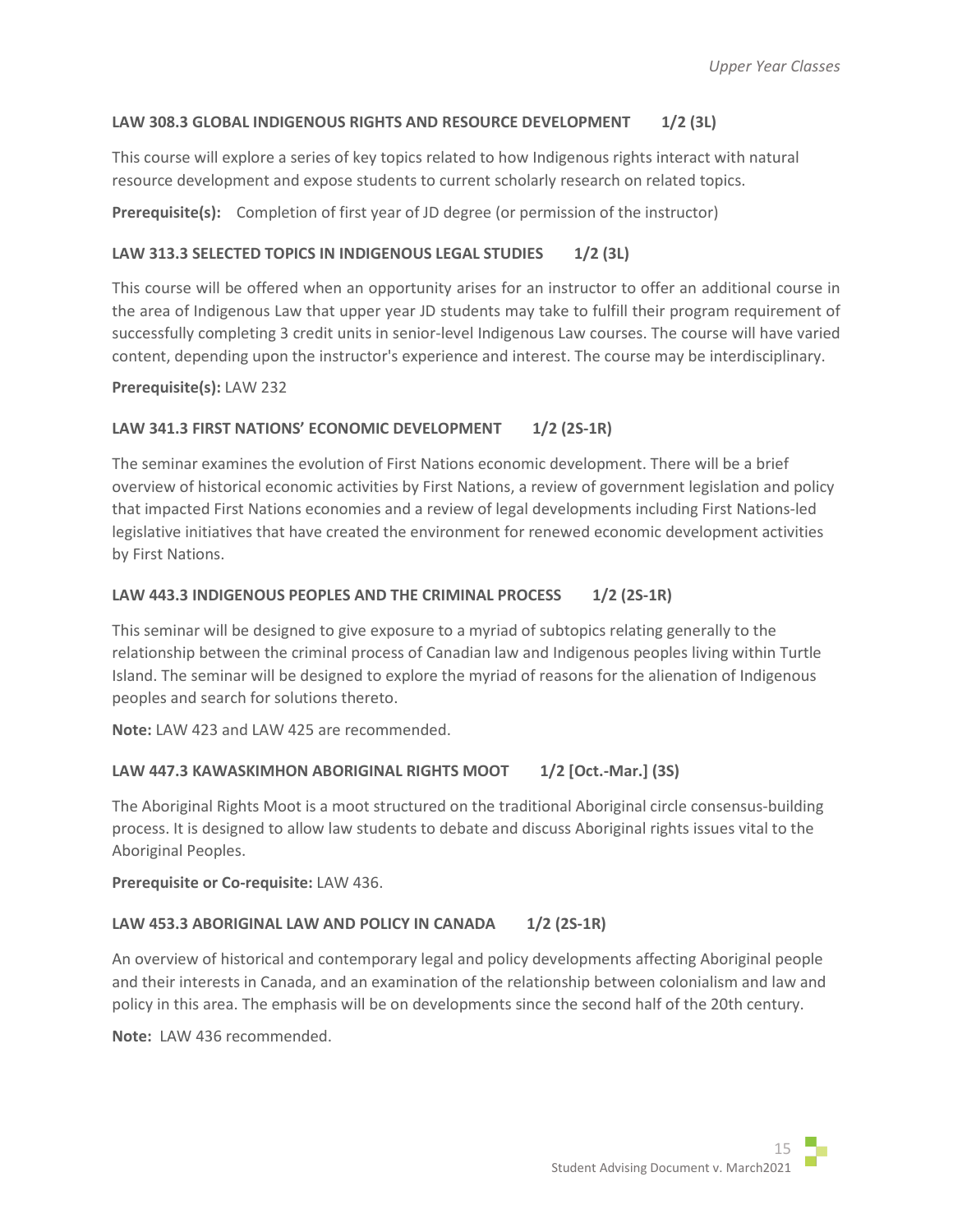# **LAW 463.3 FIDUCIARY OBLIGATIONS 1/2 (2S-1R)**

The seminar introduces students to the law regulating the actions of fiduciaries. The content of fiduciary accountability is addressed in detail.

# LAW 473.3 INDIGENOUS SELF GOVERNMENT IN CANADA 1/2 (2S-1R)

Will examine theoretical, constitutional, legal and policy aspects of Aboriginal self-government, drawing upon international, comparative and domestic sources, including the reports of the Royal Commission on Aboriginal Peoples of Canada.

# **LAW 479.3 SELECTED TOPICS IN INDIGENOUS LEGAL STUDIES SEMINAR 1/2 (2S-1R)**

This seminar will be offered when an opportunity arises for an instructor to offer an additional seminar in the area of Indigenous Law that upper year JD students may take to fulfill their program requirement of successfully completing 3 credit units in senior-level Indigenous Law courses. The seminar will have varied content, depending upon the instructor's experience and interest. The seminar may be interdisciplinary.

## **Prerequisite:** LAW 232

# LAW 480.3 INDIGENOUS PEOPLES IN INTERNATIONAL AND COMPARATIVE LAW 1/2 (2S -1R)

The question of the legal rights of Indigenous peoples has emerged in a number of states since the last half of the twentieth century, and has influenced developments in the United Nations and the Organization of the American States, and also in their constituent organizations. This course will examine these developments. A major focus of the course will be on a comparative examination of the legal and policy developments pertaining to indigenous peoples in selected states.

**Note:** LAW 436 recommended. Students with credit for LAW 819 will not receive credit for this course.

# **LAW 491.3 INTENSIVE CLINICAL LAW SEMINAR 1/2 (2S-1R)**

The seminar is designed as an opportunity for students to critically reflect upon their clinical experiences, the law, the legal system, and their roles as legal advocates. The seminar attempts to create a balance between substantive content and more critical reflective discussions about the relevant clinical literature and its application to the experiences of the students. Critical questions relating to professional responsibility, the legal system, and the limits and possibilities of legal practice in situations of social injustice will be examined throughout the term. In many classes, the "case rounds" model will be used, wherein students discuss and analyze their files and clinical work as a group, and learn from each other's experiences.

**Co-requisite**: LAW 492.12 INTENSIVE CLINICAL LAW PRACTICUM

# **LAW 492.12 INTENSIVE CLINICAL LAW PRACTICUM 1/2 (CL12)**

A 12 credit unit one-semester (13 week) practicum. Students will be placed at Community Legal Assistance Services for Saskatoon Inner City (CLASSIC) where they will take on the role of legal advocates under the close supervision of the clinic's supervising lawyers and the course instructor. Students will assume carriage of client files in a wide variety of substantive law areas. They will learn, through

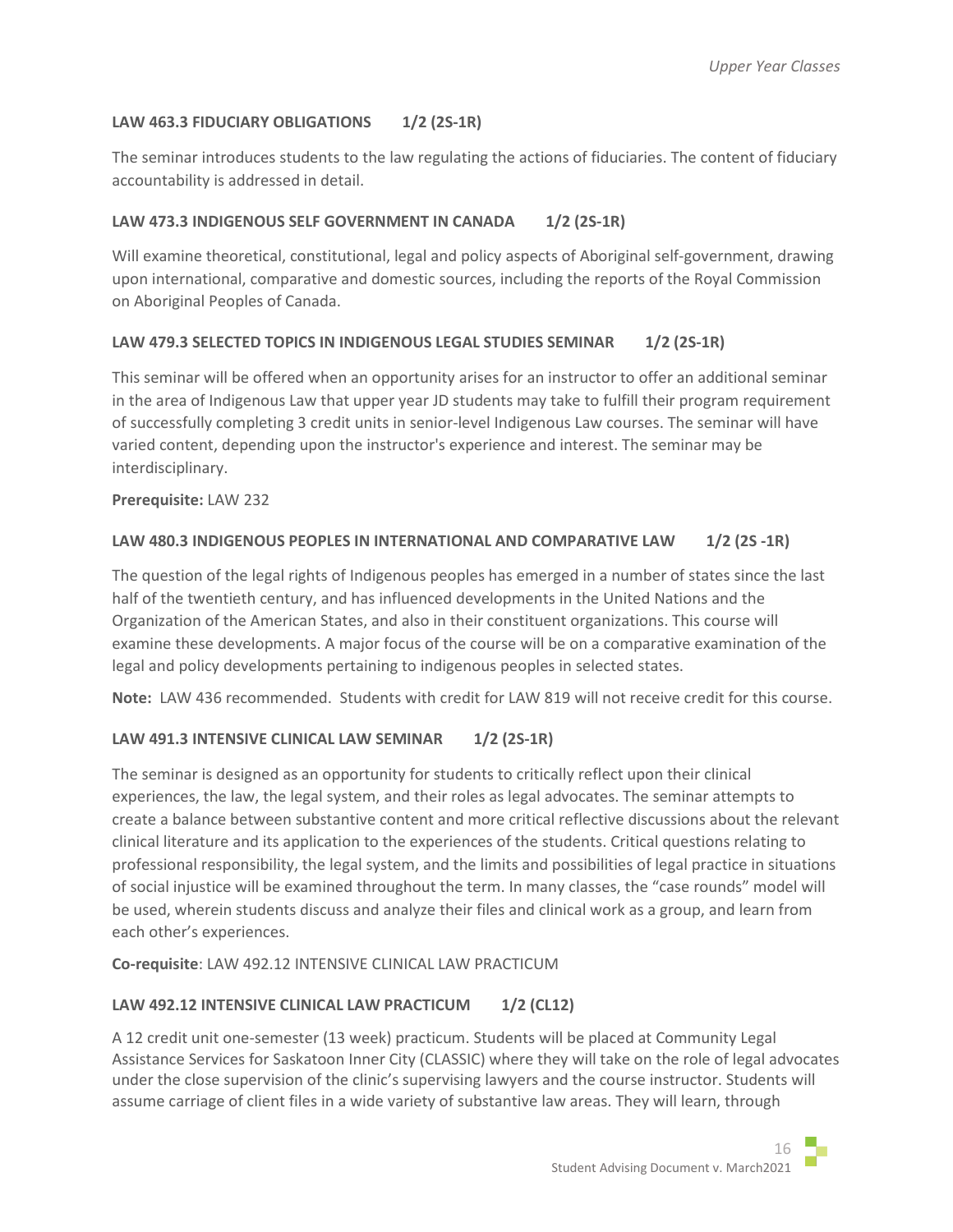experience, supervision and ongoing skills and substantive law training, about all aspects of legal practice in a poverty law context, including client interviewing and counseling, file management, legal research, the preparation of legal documents, letters and memoranda, and representing clients in administrative law hearings and provincial court trials. Students may also have opportunities to conduct public legal education sessions in the community and be involved in community based projects and law reform initiatives. The practicum will provide students an opportunity to engage the law more deeply, to explore the various real-life contexts in which it works, and to build relationships with the people whose lives it affects. Students will experience the dynamics of lawyer-client relationships, develop professional identities, grapple with ethical issues, and develop lawyering skills. The practicum will be graded on a pass-fail basis. However, a detailed letter of explanation and evaluation of the student's performance can be provided upon request. The practicum will provide extensive exposure to criminal, civil and administrative law procedure, evidence law, trial advocacy, negotiation, legal research and writing, and professional responsibility.

**Co-requisite:** LAW 491.3 INTENSIVE CLINICAL LAW SEMINAR

## **LAW 498.3 SPECIAL TOPICS: INDIGENOUS NATION BUILDING 1/2 (2S-1R)**

This course explores critical nation-building issues of Indigenous peoples in North America. It will primarily focus on the Harvard Project on American Indian Economic Development (HPAIED) theory. Discussion will be on the issues surrounding the assertion of self-determination by Indigenous Nations. Students will examine current Indigenous institutions of self-government; and assess policies of Indigenous and non-Indigenous governments, and capacity building methods for effective governance. [Back to top](#page-0-1)

# **Subject Area: International Law**

## <span id="page-16-0"></span>**\*LAW 457.3 INTERNATIONAL LAW 1/2 (3L)**

An examination of the legal principles governing the conduct of states and other subjects of international law. Topics studied will include the creation and ascertainment of international law, application of international law in domestic and international tribunals, sovereign immunity, diplomatic relations, law of armed conflict, international protection of human rights, and international environmental protection.

# LAW 402.3 INTERNATIONAL COMMERCIAL TRANSACTIONS 1/2 (3L)

Addresses a variety of issues that arise in the context of international private sales transactions and the law that is applicable to their solution. Introduction to basic conflict of laws (private international law) rules that determine how the law applicable to a particular contractual issue is determined. The United Nations Convention on Contracts for the International Sale of Goods is examined and the effect of its application to central features of an international sale of goods contract are explored. The law applicable to digital communications in contract formation is examined. Examines methods of payment and security mechanisms such as letters of credit (governed by the Uniform Customs and Practices for Documentary Credits), security agreements, financing leasing, factoring, forfaiting, standby letters of credit and export credit insurance. International instruments such as the Convention on International Interests in Mobile Equipment, 2001 and the Convention on Assignments in Receivable Financing, 2002

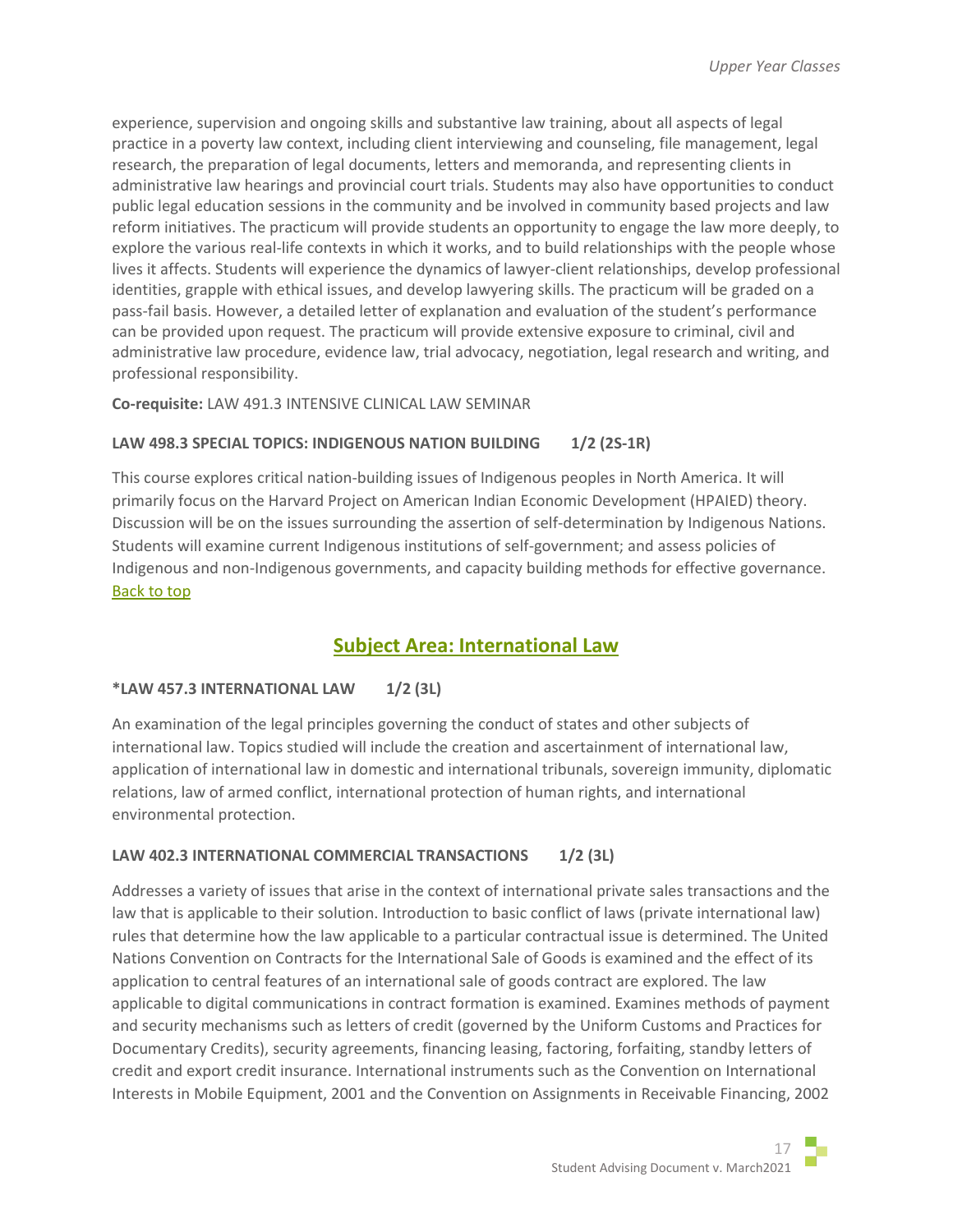are examined. Litigation in domestic courts arising out of disputes between parties is examined with focus on jurisdiction and foreign judgement recognition. Since dispute settlement through international arbitration is a common feature of modern international contracting, both domestic arbitration law (The Arbitration Act) and international arbitration law (International Commercial Arbitration Act) are considered in detail.

## **LAW 456.3 CONFLICT OF LAWS 1/2 (3L)**

Conflict of Laws, or Private International Law as it is also widely known, deals with the analysis and resolution of legal problems involving more than one jurisdiction. Using cases primarily from tort, contract, property and family law, the student learns how to characterize a legal issue, how to determine which jurisdiction is the most appropriate forum, and which jurisdiction's law governs the issue, and how to evaluate the significance of factors that influence recognition and enforcement of the foreign judgment.

## LAW 460.3 INTERNATIONAL TRADE LAW 1/2 (3L)

This course examines principles and obligations contained in international and regional trade agreements and the use of dispute resolution to uphold and enforce such commitments. The agreements to be addressed are World Trade Organization Agreements, including the GATT 1994, the North American Free Trade Agreement and the Canadian Agreement on Internal Trade.

## **LAW 465.3 LAW DEVELOPMENT AND THE INTERNATIONAL SYSTEM 1/2 (2S-1R)**

This seminar explores the interaction between law and socio-economic development (with some emphasis on international law). The seminar engages the theoretical underpinnings of the law and development discourse as well as practical aspects of the development enterprise. It explores the meaning and the historical ascendance of the development concept; its continued metamorphosis into good governance and other related concepts; and the differing approaches to effecting development and the place of law there in. While the seminar includes consideration of the roles of international organizations like the World Bank and the International Monetary Fund in fostering development, students will also be introduced to some of the alternatives to the approaches of these international institutions that scholars, activists, grassroots movements and civil society organizations have advocated in recent times.

## LAW 480.3 INDIGENOUS PEOPLES IN INTERNATIONAL AND COMPARATIVE LAW 1/2 (2S-1R)

The question of the legal rights of Indigenous peoples has emerged in a number of states since the last half of the twentieth century, and has influenced developments in the United Nations and the Organization of the American States, and also in their constituent organizations. This course will examine these developments. A major focus of the course will be on a comparative examination of the legal and policy developments pertaining to indigenous peoples in selected states.

**Note:** LAW 436 recommended. Students with credit for LAW 819 will not receive credit for this course.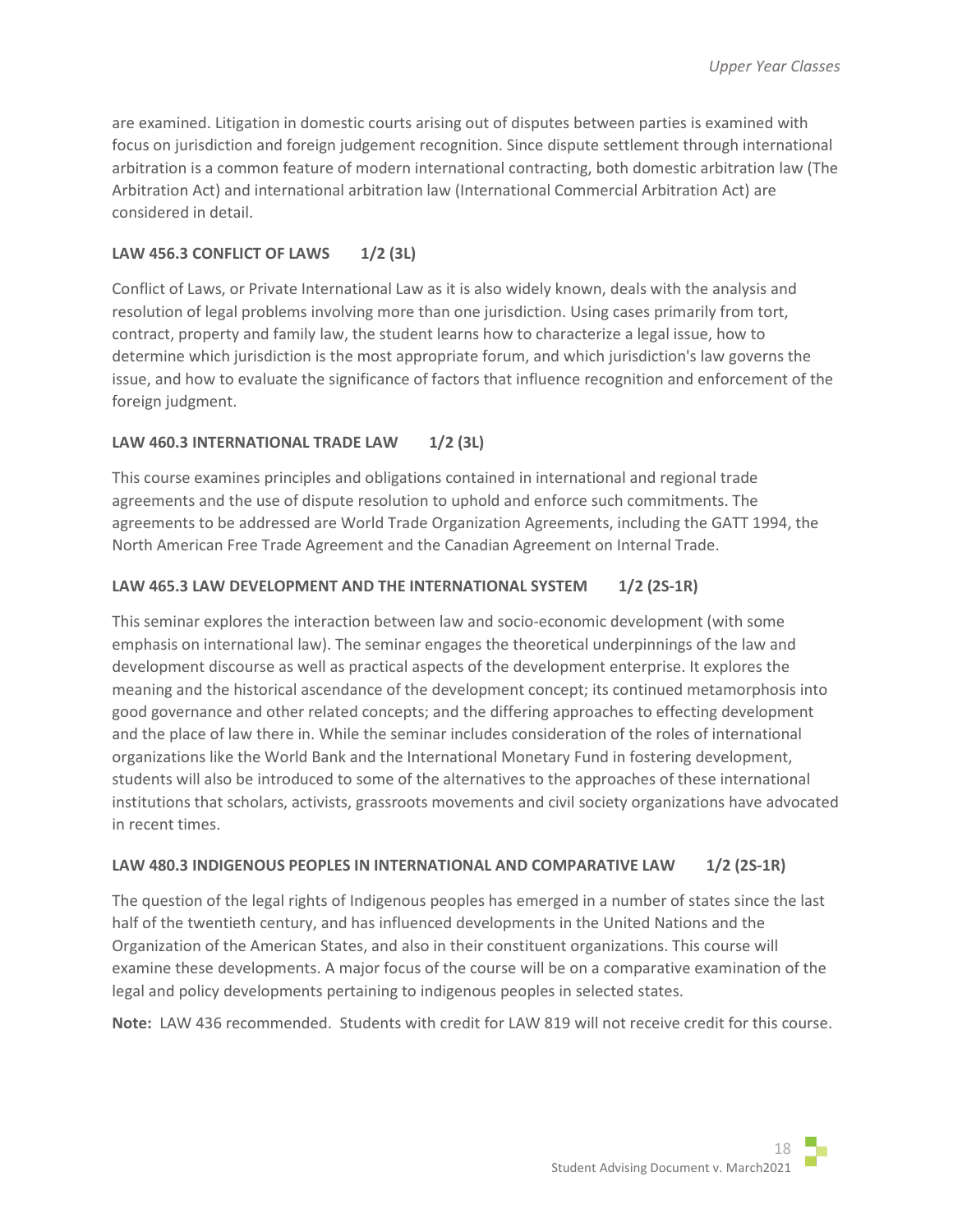# **LAW 485.3 INTERNATIONAL CRIMINAL LAW 1/2 (2S-1R)**

Will engage with the dynamically-evolving field of international and transnational criminal law, with participants critically analysing doctrine and mechanisms for individual accountability for international crimes. Although participants will also examine other topics related to the evolving concepts of transnational and international crime, one particular emphasis will be on statutory materials, case law, and writing related to the international criminal tribunals in Rwanda and Yugoslavia and the International Criminal Court.

## **LAW 498.3 SPECIAL TOPICS: USE OF FORCE AND THE LAW OF ARMED CONFLICT 1/2 (3L)**

This course will examine two distinct, but related, bodies of international law: (i) *jus ad bellum* (the law regulating the use of force) and (ii) *jus in bello* (the law of armed conflict, which is also known as international humanitarian law).

#### <span id="page-18-0"></span>[Back to top](#page-0-1)

# **Subject Area: Labour & Employment**

## **\*LAW 467.3 LABOUR AND EMPLOYMENT LAW 1/2 (3L)**

A study of the legal concepts, institutions and procedures concerning the employment relationship in Canada, including the contract of employment at common law; legal protection of the right to organize; status under collective bargaining legislation; the concept of the exclusive bargaining agent; the role of labour relations tribunals; the legal principles relating to industrial disputes; and statutory regimes concerning employment.

## LAW 310.3 INFORMATION AND PRIVACY LAW 1/2 (3L)

This course examines the law relating to collection, use, and disclosure of information in the public and private sectors in Canada.

# LAW 363.3 AGRICULTURAL LAW **1 1/2 (3L)**

Agriculture is a highly regulated industry in most jurisdictions; Canada and Saskatchewan are no exception. Historically governments have intervened in agriculture under the pretext of ensuring stability in both the agriculture and consumer communities. It is because of this intervention that Agricultural Law is often considered the law of exceptions. Reviews specific legislation designed to regulate agriculture, such as the Saskatchewan Farm Security Act, as well as agricultural exceptions in general legislation. Case law and other legal analysis will be included when necessary.

**Prerequisite(s):** Successful completion of first year law.

## **LAW 432.3 HUMAN RIGHTS 1/2 (2S-1R)**

An understanding of contemporary debates about universalism and of the meaning of human rights with attention to political theory and international underpinnings. The concept of discrimination and the constitutional position of human rights and fundamental freedoms in Canada. Detailed analysis of the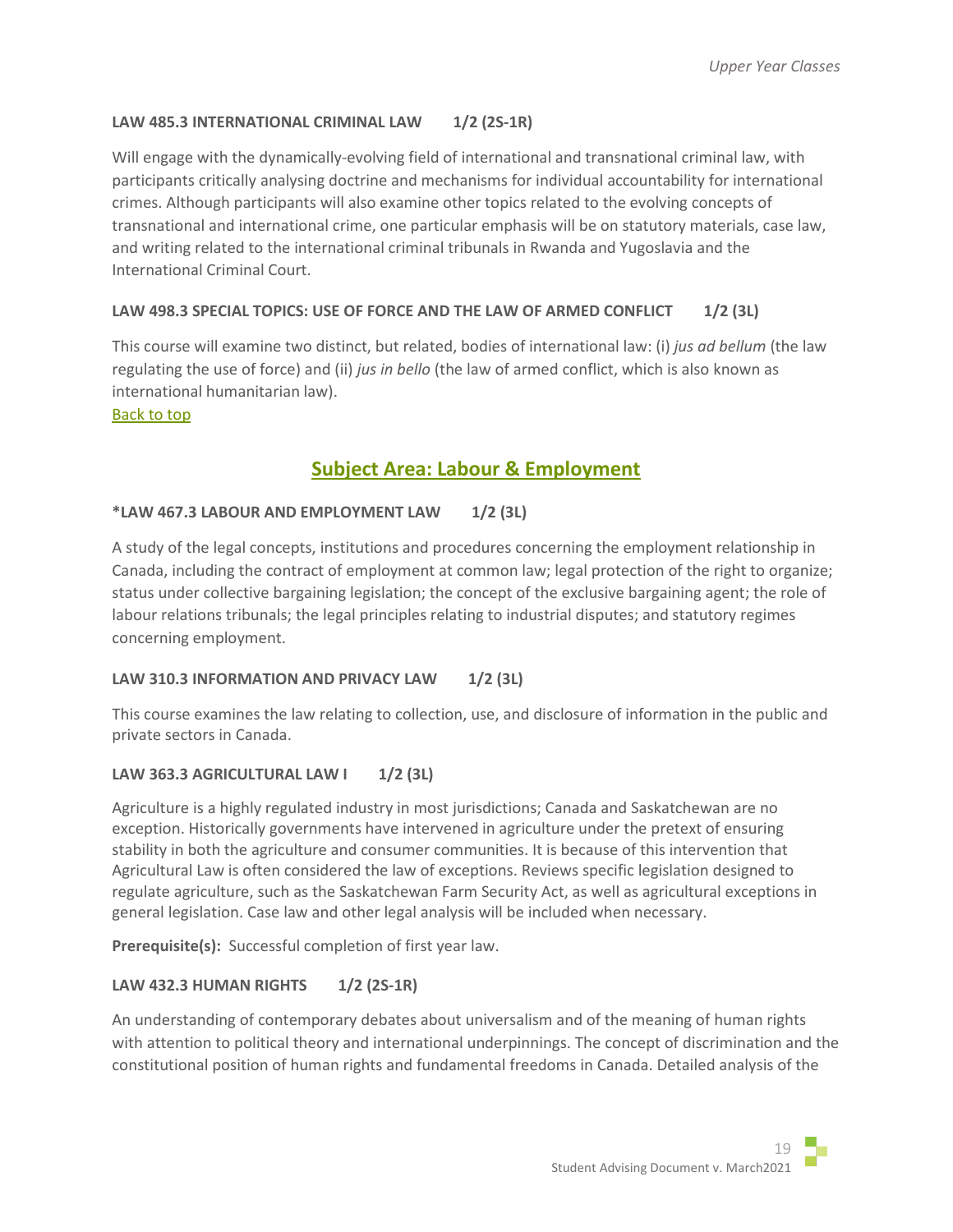concept of equality as it is embedded in the domestic anti-discrimination law and enshrined in section 15 of the Charter.

# **LAW 487.3 LABOUR ARBITRATION 1/2 (3L)**

Arbitration is an alternative dispute resolution (ADR) method that is a substitute (or alternative) to court. In a private process, an arbitrator selected by mutual agreement conducts a hearing and renders a binding, written decision. Arbitration is used to settle many kinds of disputes in labour and employment, commercial and social activities, insurance and financial agreements, international treaties and sports. Taking a hands on approach, the course will teach students how arbitration works, its advantages and disadvantages, and how to research, prepare and argue cases. Simulations, case analysis, searchable data bases, outside experts, and lectures will be used. Issues covered include dismissal, drug testing, contract interpretation, surveillance and privacy, and discrimination. Acquired skills will be applicable to most employment and commercial settings. Final grades are based on the ability of students to apply what they have learned. In the last class students argue a case in front of experienced arbitrators and then prepare a written arbitration decision.

**Prerequisite(s):** LAW 467 or permission of the instructor. **Restriction(s):** Restricted to Upper-Year students. **Note:** Students with credit for COMM 487 may not receive credit for this course. [Back to top](#page-0-1)

# **Subject Area: Legal Practice, Advocacy and Dispute Resolution**

# <span id="page-19-0"></span>**\*LAW 351.3 EVIDENCE I 1/2 (3L)**

This course examines the common law foundations of the law of evidence in Canada – principally rules and standards of admissibility. The topics examined include judicial notice, presumptions and burdens/standards of proof, relevance and materiality, receivability, character evidence, opinion evidence, privilege, and hearsay.

# **\*LAW 384.3 CIVIL PROCEDURE 1/2 (3L)**

A chronological study of the procedural steps, rules and related substantive law in a civil action from the moment of the decision to sue to the trial of the matter. The context of the adversarial process in an action is examined by reference to the policies underlying civil procedure, the role and authority of the lawyer, the organization and jurisdiction of the courts, limitations of actions and costs. The civil action is examined through a focus on principles of jurisdiction and venue, type and manner of commencement of proceedings, pleadings, multiple claims and parties, and discovery. The course will involve the drafting of documents.

# **\*LAW 421.3 LEGAL ETHICS AND PROFESSIONALISM 1/2 (3L)**

This course introduces students to i) the roles, responsibilities and authority of the legal profession and ii) the legal and ethical duties of lawyers in the practice of law. The regulation of various aspects of the profession – admission, regulation of the practice of law, lawyer discipline, etc. are critically examined. As well students will learn the elements of a lawyer's duties to client, the court and others, including

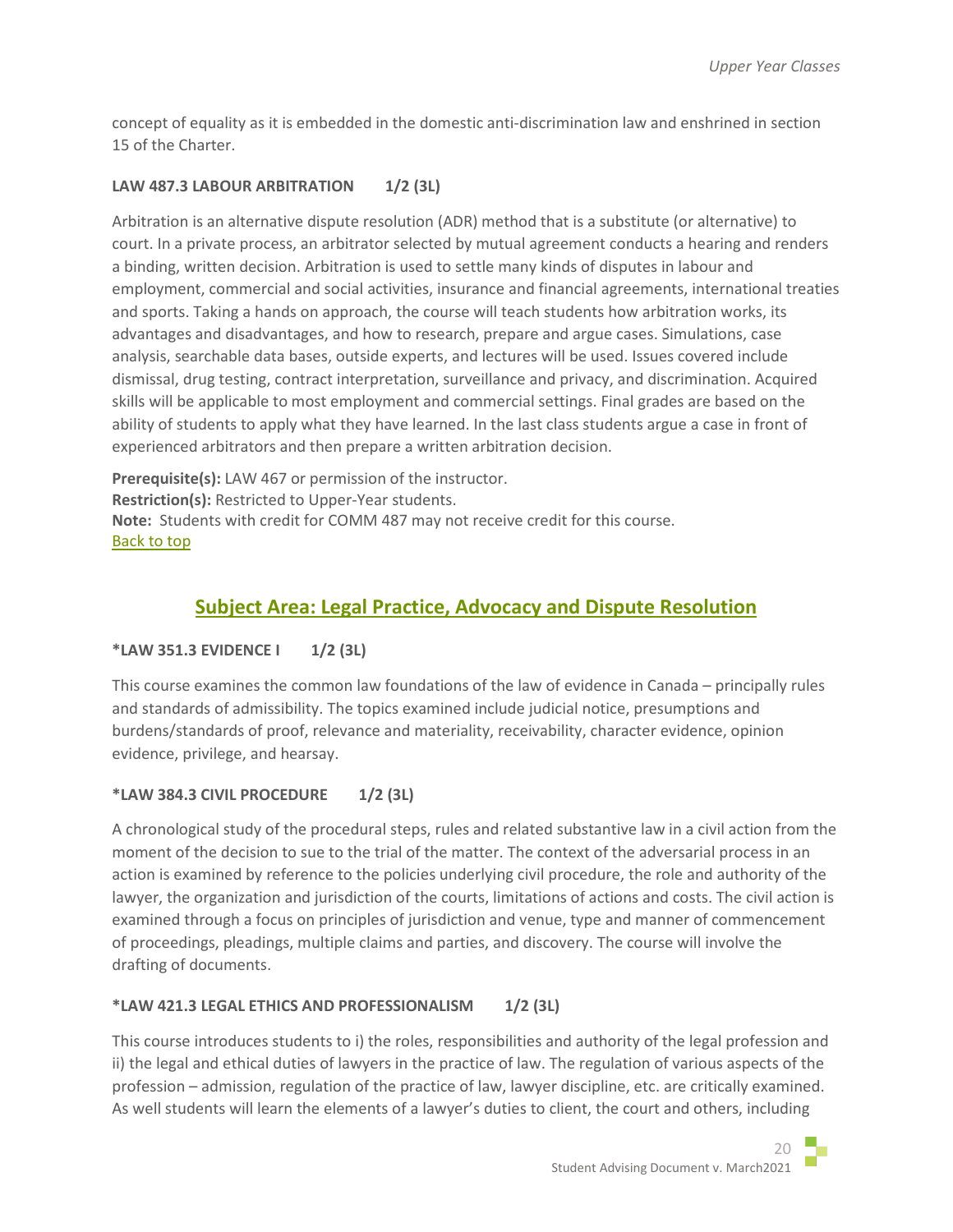himself or herself. This involves an understanding of the lawyer's role in the adversary system, the nature of lawyer-client confidentiality, integrity and conflicts of interest in various roles performed by lawyers.

## **LAW 305.6 CLINICAL LAW 1&2 (2S-4CL)**

A full-year course designed to provide students with practical, real-life legal experience and the tools to reflect critically upon this experience. Students enrolled in the course take on client files at Community Legal Assistance Services for Saskatoon Inner City Inc. CLASSIC is a not-for-profit community legal clinic located at 123 20th Street East. Students provide front-line legal services in many areas of law, including criminal law, social assistance law, immigration and refugee law, residential tenancies law, human rights law, prison law and more. Students will gain skills and understanding in the areas of client interviewing and counseling, legal writing and research, file management, professional responsibility and advocacy before courts and administrative tribunals. Students are exposed to the complexities and demands of a real-life legal clinic and engage with the legal system on the level at which it actually operates. Students will also be exposed to issues and critical literature pertaining to poverty law, access to justice and the lawyering process.

## **LAW 321.3 TRANSFORMATION IN PRACTICE: RECONSTRUCTING THE FUTURE LAWYER 1/2 (3L)**

This course examines fundamental transformations in lawyering, considering matters that include future needs for flexibility and innovation, changes in business models in the context of various changes, regulatory change, and technological change. The course introduces students to some key literature on these topics and uses a variety of pedagogical methods, including exercises oriented to the use of design thinking principles. The course also includes personal skills development and seeks to facilitate students taking on a mindset of agility and change in the context of ongoing transformational change in the delivery of legal services.

# **LAW 342.3 APPELLATE ADVOCACY 1/2 (3S)**

This seminar is a theory and practice course, combining the study of legal principles unique to appellate litigation and the work of appellate courts, with practical written exercises, and a mock appeal in the Saskatchewan Court of Appeal. The objective of this seminar is to increase a student's understanding of the appellate process in both civil and criminal matters, and to provide practical exposure to the practice of litigation.

## LAW 404.3 JUDGMENT ENFORCEMENT LAW 1/2 (3L)

The issuance of a judgment does not, in itself, enable a successful claimant to reach the financial resources or property of the judgment debtor for purposes of satisfaction of the successful plaintiff's claim. The enforcement of a judgement for the payment of money entails resorting to the specialized system of law that constitutes the subject of this course. The various methods of judgement enforcement are examined. In addition the law applicable to fraudulent conveyances and preferences is examined in detail.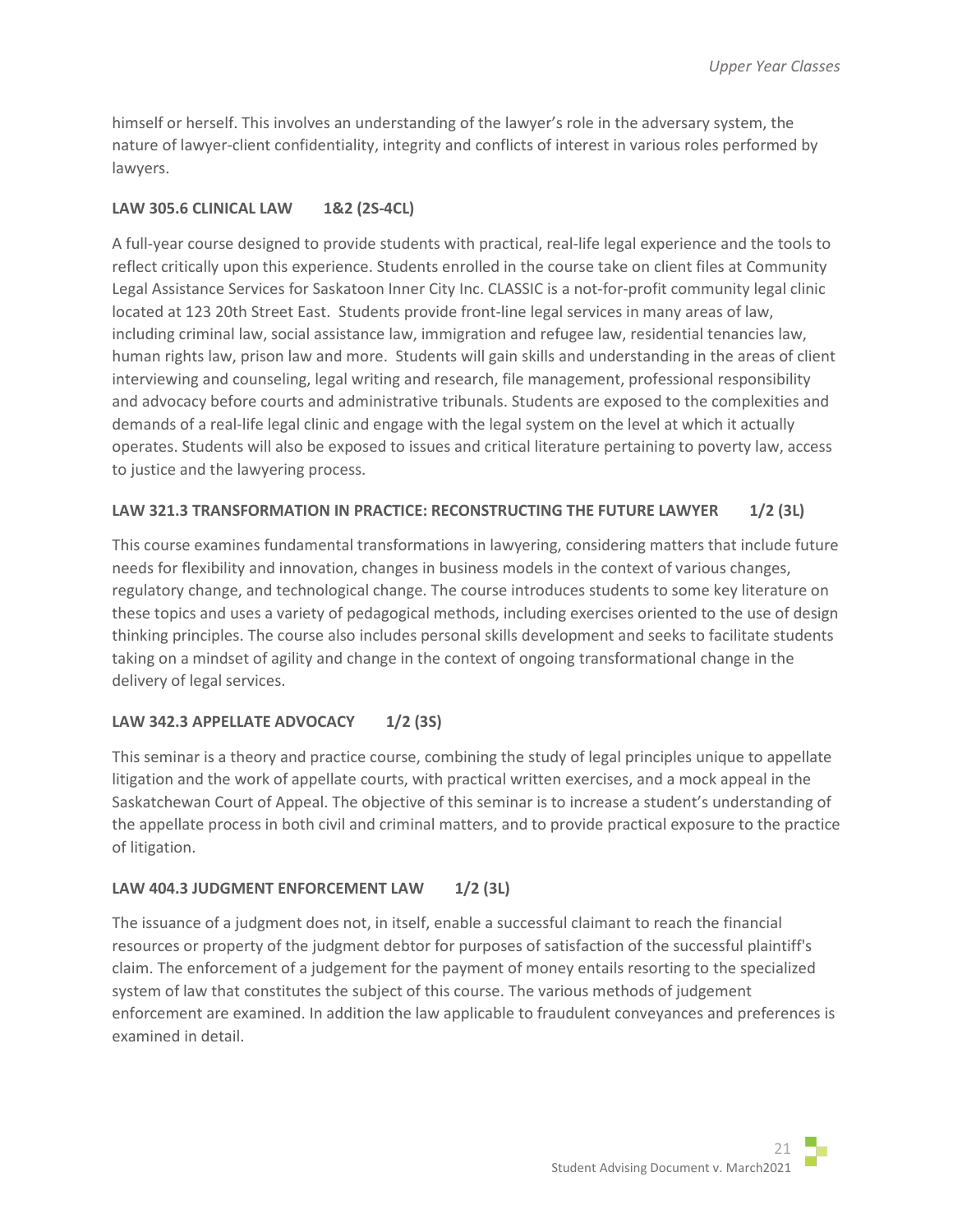# LAW 430.3 NEGOTIATION AND DISPUTE RESOLUTION 1/2 (3L)

This course examines the form and function of negotiation as a problem-solving process. Negotiation is critical to lawyers and others concerned with preventing or resolving disputes. We study effective negotiation from theoretical, critical and practical perspectives, placing emphasis on the lawyer's role in negotiation.

## **LAW 439.3 MEDIATION 1/2 (3L)**

Mediation—broadly speaking, the process of assisting the negotiations of others—is being increasingly used to resolve legal disputes. This course explores mediation from both theoretical and practical perspectives. As well as examining the structure and different approaches to mediation, students will develop skills for engaging the mediation process effectively in every role. While students will experience and study mediation from a variety of perspectives, it is the implication for their role as lawyers that forms the common theme.

## **Prerequisite or Co-requisite:** LAW 430

# **LAW 452.3 TRIAL ADVOCACY 1/2 (3L)**

Advocacy techniques, practice and tactics in trial fora. Topics covered will include: the essentials of direct examination and cross examination, chambers advocacy, examinations for discovery, impeachment of witnesses, occurrence witness testimony, expert witnesses, the use of exhibits, closing arguments and addresses.

## LAW 491.3 INTENSIVE CLINICAL LAW PROGRAM 1/2 (2S-1R)

Students enrolled in this intensive 15-credit clinical law program are immersed full-time in the real-life context of a busy poverty law clinic at Community Legal Assistance Services for Saskatoon Inner City (CLASSIC), a community based legal clinic in Saskatoon. They take on client files in a broad range of legal areas under close lawyer supervision, and take an academic seminar to critically reflect about their clinical experiences.

## **Co-requisite(s):** LAW 492.12

## **LAW 498.3 SPECIAL TOPICS: ADVANCED LEGAL RESEARCH AND ADVISING 1/2 (3L)**

This course focuses on advanced application of practical legal research and writing skills, including locating and updating relevant case law, legislation and commentaries, for the purpose of providing professional support to client decision-making. Building on skills students acquired in their introductory research and writing instruction, this course focuses on application of legal research and analysis to solve problems and support client decision-making. Students will formulate and use research plans, find and select relevant primary law sources using a variety of strategies, use secondary sources efficiently, interpret and work with legislation, and identify and analyze options using professional decision-making processes and strategies. This course will be a hands-on and experiential learning class.

## **Prerequisite(s):** LAW 243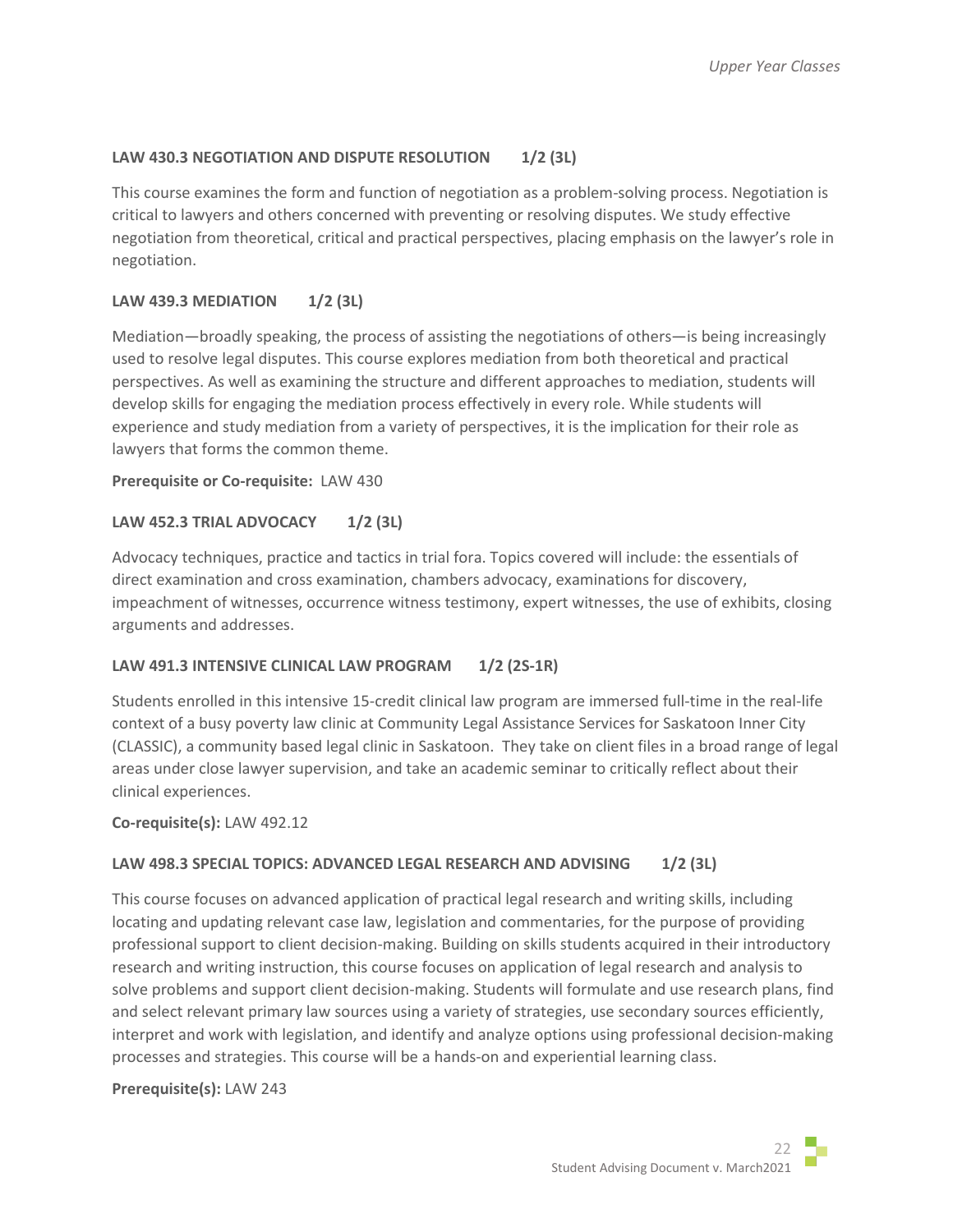#### [Back to top](#page-0-1)

# **Sub-group: Moots**

## <span id="page-22-0"></span>**LAW 346.3 ENVIRONMENTAL LAW MOOT 1/2 (3S)**

Students selected for the Environmental Law Moot Competition will receive 3 credit units for the course in either term one or term two. Information and selection processes for the 2021-2022 competition will be announced in the fall. Accommodation, meals and travel expenses associated with the Environmental Moot Competition are paid by the moot sponsors.

## **LAW 347.3 BOWMAN NATIONAL TAX MOOT 1/2 [Nov.-Feb.] (3S)**

Up to five students will be selected annually to participate in the Donald G. H. Bowman National Tax Moot held in Toronto. The moot will involve research and advocacy, both oral and written, and will allow students from Canadian law schools to debate current legal issues in taxation law with senior tax practitioners and with justices of the Tax Court and Federal Court of Appeal. The moot is recommended to those with an interest in advocacy, exacting research and taxation issues. Calendar Description: This seminar is designed for students who wish to participate in the Donald G.H. Bowman National Tax Moot held in Toronto. The moot will involve research and advocacy, both oral and written, and will allow students from Canadian law schools to debate current legal issues in taxation law with senior practitioners and with justices of the Tax Court and Federal Court of Appeal. The seminar is recommended to those with an interest in advocacy, exacting research and taxation issues. A team of up to five students (four oralists and up to one additional participant) will be selected to represent the College at the forthcoming Moot. The seminar is recommended mainly for those with an aptitude for public speaking and exacting research.

## **Prerequisite/Co-requisite:** NONE

# **LAW 427.3 GALE MOOT 1/2 [Nov.-Feb] (3S)**

Participation in the Gale Moot Competition held annually in Toronto is required. It will involve research and advocacy, both oral and written, on a complex case or problem in the field of criminal and/or constitutional law. Students are responsible for the preparation of both an Appellant's and a Respondent's factum, and will participate in at least three practice moots at the College prior to the competition. Recommended for students with an interest in public speaking and exacting research. Course Content a) outline: This seminar is for students of the College of Law who wish to take part in the Gale Moot Competition. The Gale Moot is held annually at Osgoode Hall in Toronto and attracts teams from law schools across Canada. The case argued by the students is a recent Supreme Court decision in the criminal/constitutional law area. The students are responsible for the preparation of both an Appellant's factum and a Respondent's factum, and will participate in at least three practice moots at the College prior to the competition. The number of moots participated in at Osgoode Hall will depend on how far the team advanced in the competition. The final two rounds will be judged by three judges from the Supreme Court of Canada. Every fourth year the winner of the Gale Moot is Canada's representative in the Commonwealth Moot which is held once every four years. b) objective: To provide students with an opportunity to perform in-depth research, analysis, writing and advocacy in the

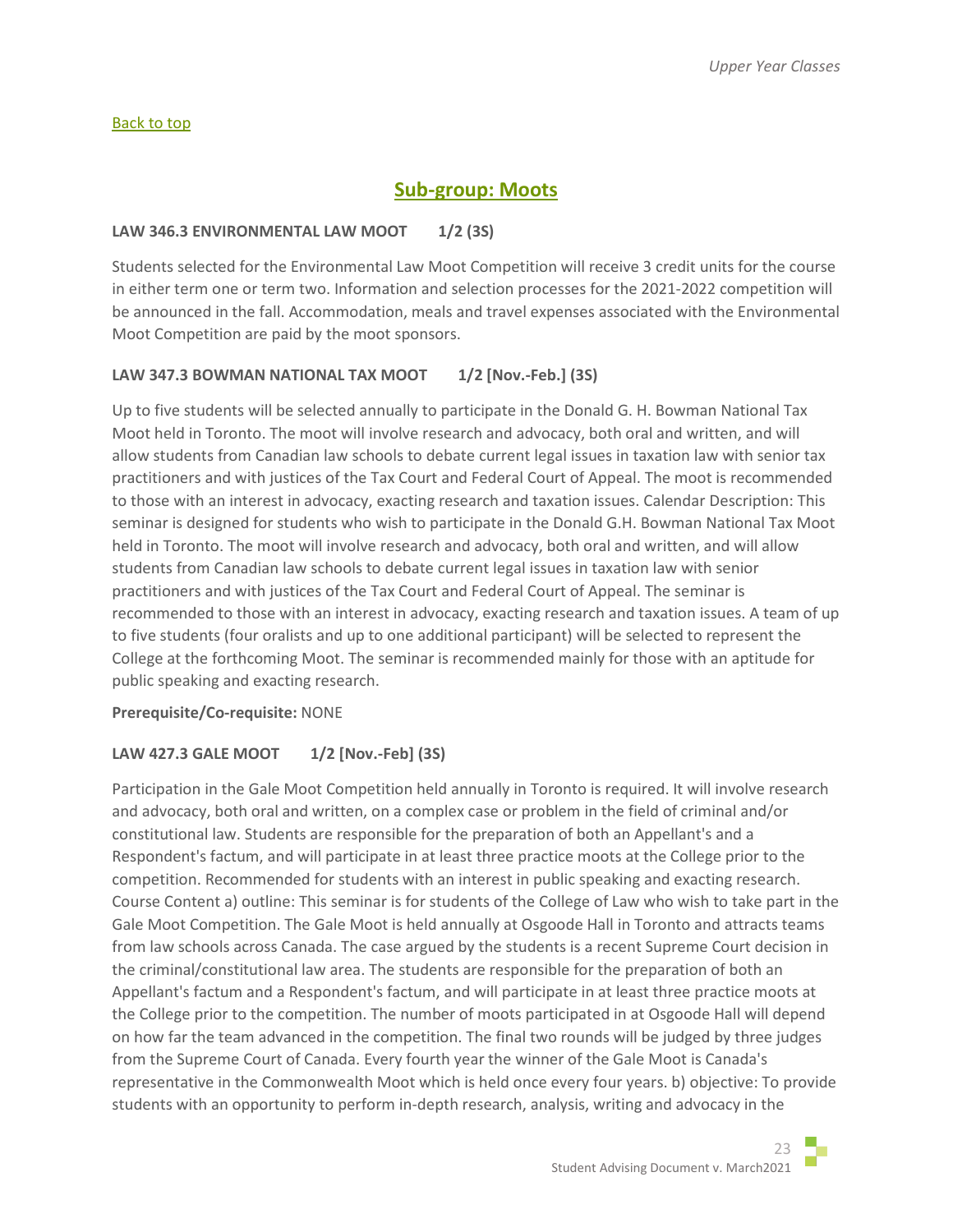criminal/constitutional law area, as well as developing their appellate advocacy skills through argument and presentation to actual appellate court judges. Means of Evaluation The means of evaluation will be the same as for the Laskin Moot (LAW 441.3). Additional Information There are four students on the College Gale Moot team.

# **LAW 441.3 LASKIN MOOT 1/2 [Oct.-Mar.] (3S)**

The Laskin Moot is a bilingual (French/English) competition where a minimum of one of the four team members participates in French. It is designed to provide academic supervision and credit for the four students who are members of the College team in the Laskin Memorial Moot Court competition. Participants do research and written and oral advocacy on a complex problem in administrative and constitutional law. The seminar is recommended for those with an interest in advocacy, exacting research, and public law issues.

**Prerequisite/Co-requisite:** NONE. Administrative Law is recommended.

# **LAW 447.3 KAWASKIMHON ABORIGINAL RIGHTS MOOT 1/2 [Oct.-Mar.] (3S)**

The Aboriginal Rights Moot is a moot structured on the traditional Aboriginal circle consensus-building process. It is designed to allow law students to debate and discuss Aboriginal rights issues vital to the Aboriginal Peoples.

**Prerequisite or Co-requisite:** LAW 436.

## **LAW 448.3 DISPUTE RESOLUTION MOOT 1&2 (3S)**

Lawyers use dispute resolution skills in various procedural settings, and often advocate for their clients in the mediation process. This course offers students an opportunity for intensive skill development in dispute resolution and mediation advocacy through a competitive moot experience.

**Prerequisite:** LAW 430

# **LAW 450.3 WESTERN CANADA MOOT\SOPINKA CUP 1/2 [Oct.-Mar.] (3S)**

This moot involves preparation and participation in a trial advocacy moot initially involving the six western Canadian law schools followed by a national competition. Participants are involved in juried trial relating to a problem in evidence, criminal procedure and/or criminal law. Participants are expected to prepare opening juror addresses, examinations-in-chief and cross examinations and closing arguments. In addition, there is research on various evidentiary points which arise during the course of argument.

**Note:** there are no prerequisites for this course although it is desirable that students will have completed a course in either evidence or criminal procedure.

# LAW 459.3 GERDA BLOEMRAAD JESSUP MOOT 1/2 [Nov.-Feb.] (3S)

This moot is designed for students who wish to compete in the Jessup International Law Moot Court Competition. Students will receive three course credits to be designated for term one or two. The seminar takes place over first and second semester, with the former designed to prepare students for written submissions to the International Court of Justice and the latter emphasizing on preparation for

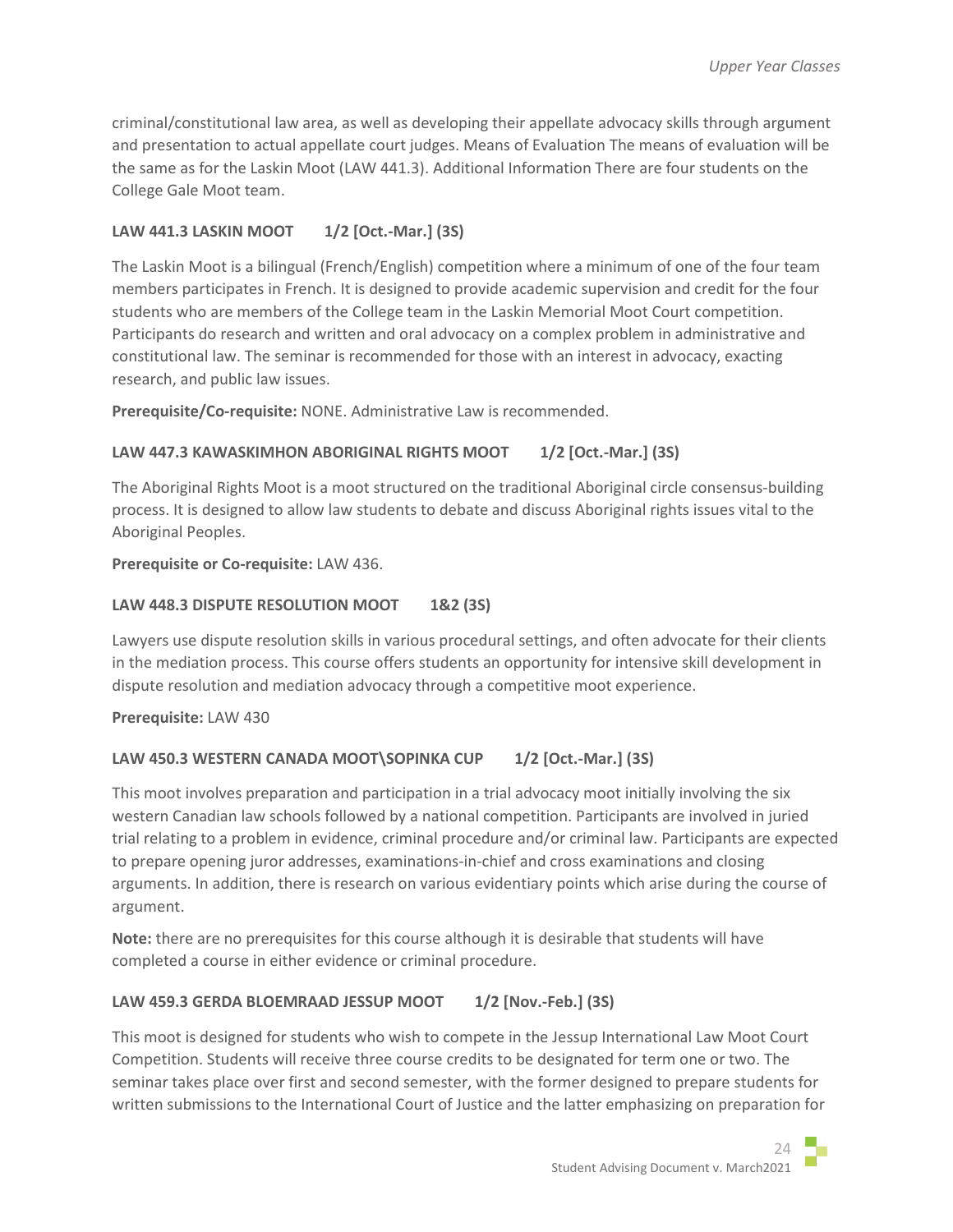the oral rounds of the competition. The seminar involves; discussion of contemporary issues in public international law matters relevant to the Jessup Moot problem; instruction and focus on the necessary research tools related to public international law to solve the Jessup Moot problem; and extensive oral advocacy training. A team of five students encompassing four oralists and one designated research counsel will be selected to represent the College at the competition. The seminar is recommended mainly for those with an aptitude for public speaking, exacting research and interest in international law matters.

## **Prerequisite/Co-requisite:** NONE

# LAW 464.3 DAVIES CORPORATE/SECURITIES MOOT 1/2 [Oct.-Mar.] (3S)

The College will once again participate in the annual Davies Canadian Corporate/Securities Law Moot. Work on the problem begins in early January 2022, with factums to be submitted by early February and oral argument in Toronto in late February/early March. Thus, the moot involves intensive work in the first part of the second semester. As with other competitive moots in which the College participates, the Corporate/Securities Moot is a 3-credit course with travel costs covered to promote equal access. Five students will be selected to participate in the moot, four of whom will act as oralists and one of whom will act as a researcher and participate fully in the drafting of factums and the critiquing oral arguments. All team members will attend the moot in Toronto. Students in both 2nd and 3rd year are eligible to apply. Recognized as the leading event of its kind in Canada, the annual Davies' Corporate/Securities Law Moot provides an opportunity for top students from Canadian law schools to debate current legal issues in corporate and securities law with senior practitioners from Toronto law firms and corporations, regulators from the Ontario Securities Commission and judges. In addition to the formal moot competition, students have the opportunity to meet and socialize with other participants as well as many of the senior lawyers, regulators and judges who sit as justices for the competition. [Back to top](#page-0-1)

# **Subject Area: Legal Theory**

## <span id="page-24-0"></span>**\* LAW 394.3 JURISPRUDENCE 2 (3L)**

This course examines the nature and function of the law, focusing particularly on the relationship between the law and society, law and morality, and law and political theory.

## **LAW 323.3 LAW REFORM COMMISSION OF SASKATCHEWAN INTERNSHIP 1&2**

This internship will give students an opportunity to learn about the process of law reform and to develop their research and writing skills by working with the Commission and its Director on law reform projects in which the Commission is engaged.

# **LAW 393.3 GENDER AND THE LAW 1/2 (2S-1R)**

Examines the social construction of gender, and critical and feminist perspectives on law.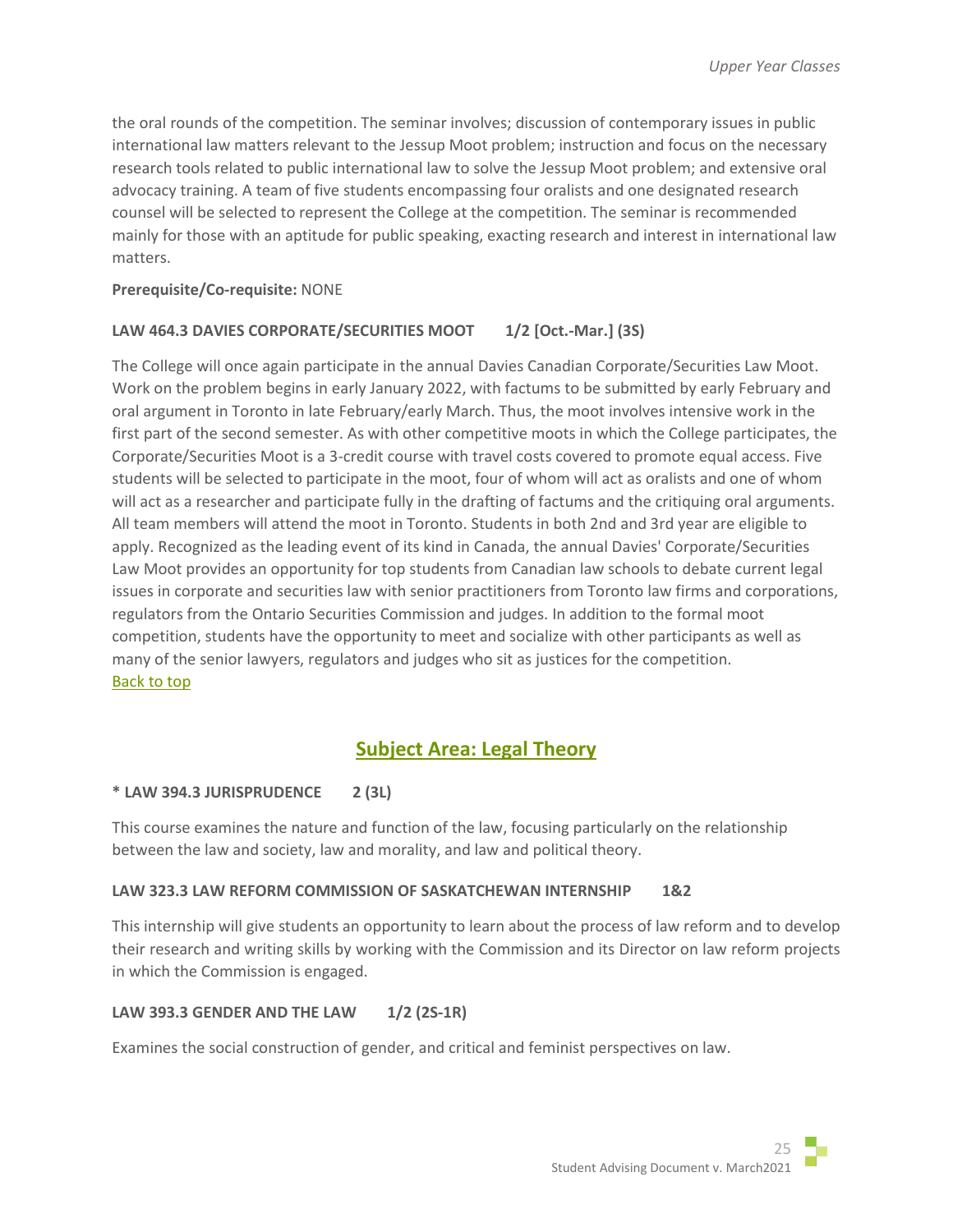## **LAW 405.3 ADVANCED CRIMINAL LAW 1/2 (2S-IR)**

Seminar on criminal law, legal theory, and public policy; the substantive content used to focus analysis varies.

#### **Prerequisite(s):** LAW 204.6

**Note:** Students with credit for LAW 805 cannot receive credit for this course.

## **LAW 406.3 LAW AND CULTURE 1/2 (2S-1R)**

This interdisciplinary seminar explores legal culture within the larger cultural contexts that it shapes and is shaped by. In studying the ways in which law and cultures intersect in history, theory, and practice, students will enhance their critical understanding of the independence and interdependence of law and justice; the value of cultural theory in reading legal texts; the challenges and opportunities of intercultural perspectives; the role of media images of the law and lawyers; issues of race, gender, class, commodification, and sexuality; the construction of public and private spheres; censorship and intellectual property; agency and accountability; cultural myths and narrative powers.

# **LAW 418.3 SEXUAL ASSAULT 1/2 (2S-IR)**

The seminar examines the regulation of sexual assault by domestic and international criminal and civil law; primary focus is on domestic criminal law, legal theory, and public policy from an inter-disciplinary perspective.

**Co-requisite(s) or Prerequisite(s):** LAW 351 (Evidence I) and LAW 423 (Criminal Procedure) recommended.

## **LAW 435.3 LAW AND ECONOMICS 1/2 (2S-1R)**

This seminar will apply economic principles to analyze legal principles. Topics covered will include the economic analysis of major areas of the common law, namely, property law, tort law and contract law. Other topics include (i) the economic approach to corporate law, (ii) bankruptcy, and (iii) competition law. As the various topics are covered, students will see how the law might be addressing certain kinds of recurring economic problems, including prisoners' dilemmas, transactions costs, externalities, asymmetric information, principal-agent problems, and free- rider problems. A previous background in economics is not required.

## **LAW 456.3 CONFLICT OF LAWS 1/2 (3L)**

Conflict of Laws, or Private International Law as it is also widely known, deals with the analysis and resolution of legal problems involving more than one jurisdiction. Using cases primarily from tort, contract, property and family law, the student learns how to characterize a legal issue, how to determine which jurisdiction is the most appropriate forum, and which jurisdiction's law governs the issue, and how to evaluate the significance of factors that influence recognition and enforcement of the foreign judgment.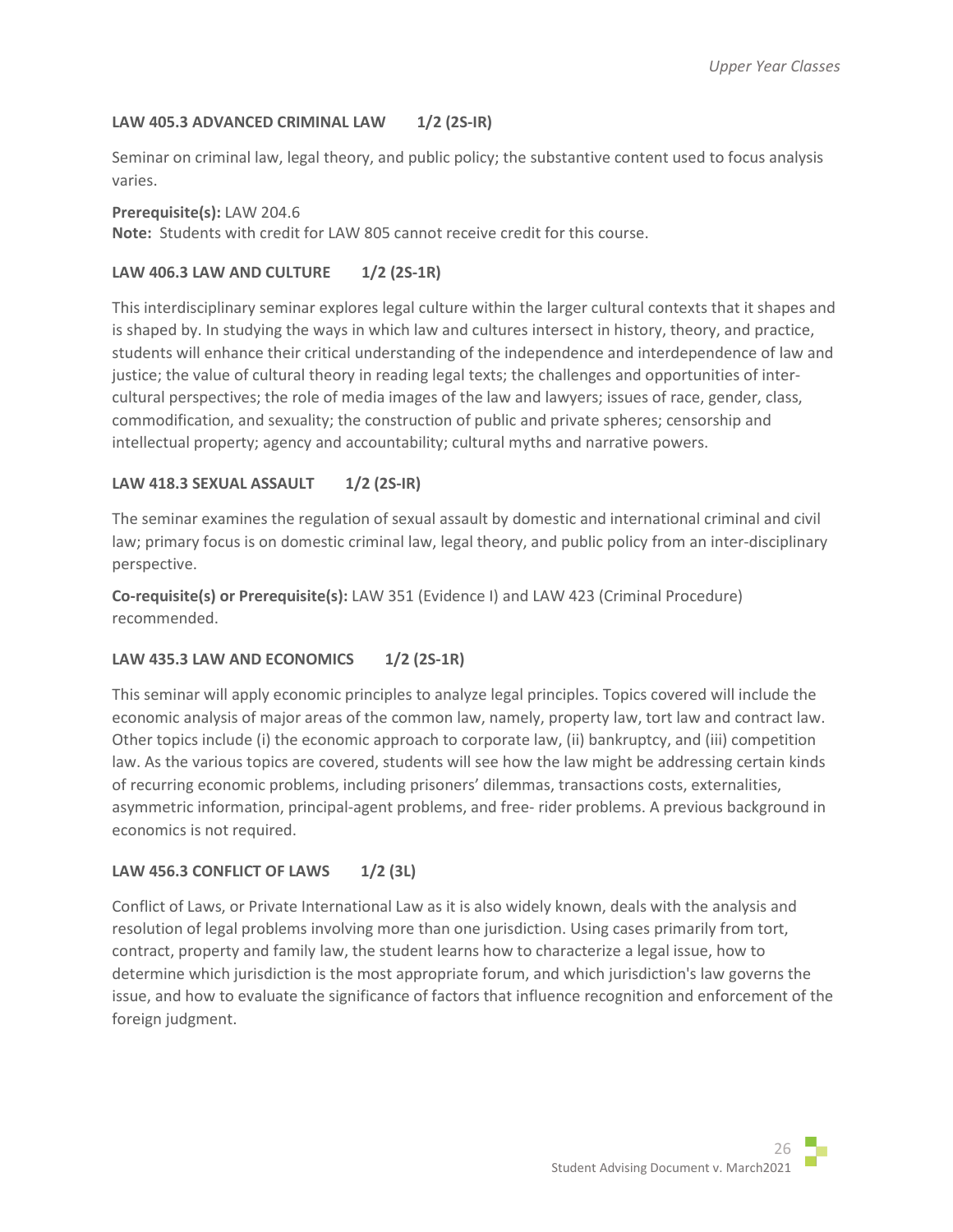# **LAW 463.3 FIDUCIARY OBLIGATIONS 1/2 (2S-1R)**

The seminar introduces students to the law regulating the actions of fiduciaries. The content of fiduciary accountability is addressed in detail.

## LAW 498.3 SPECIAL TOPICS: ADMINISTRATION OF JUSTICE: THEORY AND PRACTICE 1/2 (2S-1R)

This seminar on the administration of justice examines the institutional arrangements used to administer justice from theoretical and practical perspectives. Conflicts between the rule of law, discretion, legality, and morality as debated in the theoretical literature and seen in the operation of justice institutions provide the basic conceptual framework for the seminar. Choices that arise when designing and redesigning legal institutions for specific purposes are considered. The legal, political, and social implications of alternate approaches and models for the regulation or supervision of the exercise of discretion will be examined. Contexts examined may include: the establishment and enforcement of labour standards; securities regulation and white collar crime; self-regulation by professional disciplinary bodies; police regulation and discipline; provincial welfare legislation and regulations; environmental regulation; and public responses to domestic and sexual violence. Comparisons with approaches used in non-Canadian jurisdictions will be made. Resource persons and speakers will be utilized for enrichment purposes to the extent this proves to be helpful and feasible. For the purpose of the major research paper, students will be encouraged to examine issues related to the exercise of discretion in an area in which they have particular interest or experience.

**Co-requisite or Prerequisite:** LAW 340.3 [Back to top](#page-0-1)

# **Subject Area: Property Law, Succession**

## <span id="page-26-0"></span>**LAW 315.3 ENTERTAINMENT LAW 1/2 (3L)**

This course provides an overview of the key areas relevant to entertainment law, including: artist rights, copyright infringement, fair dealing, negotiation, trade-marks in entertainment, talent and guild agreements, collective bargaining, publicity rights, defamation, entertainment contracts, and emerging

## **LAW 326.3 TRUSTS 1/2 (3L)**

The course covers the creation, administration, variation and breach of express trusts. Resulting and constructive trusts are also examined.

# LAW 410.3 INTELLECTUAL AND INDUSTRIAL PROPERTY **| 1/2 (3L)**

This course will comprise a survey of substantive elements of some areas of intellectual and industrial property law and the current legal frameworks respecting copyright, industrial design, trademarks, patents and plant breeders' rights. Approximately one quarter of the course will be devoted to each of copyright, trademarks and patents. Industrial design and plant breeder's rights laws will be treated only with sufficient detail to familiarize students with their scope. Some time will be allocated to considering the development of current Canadian and international intellectual property regimes. An examination of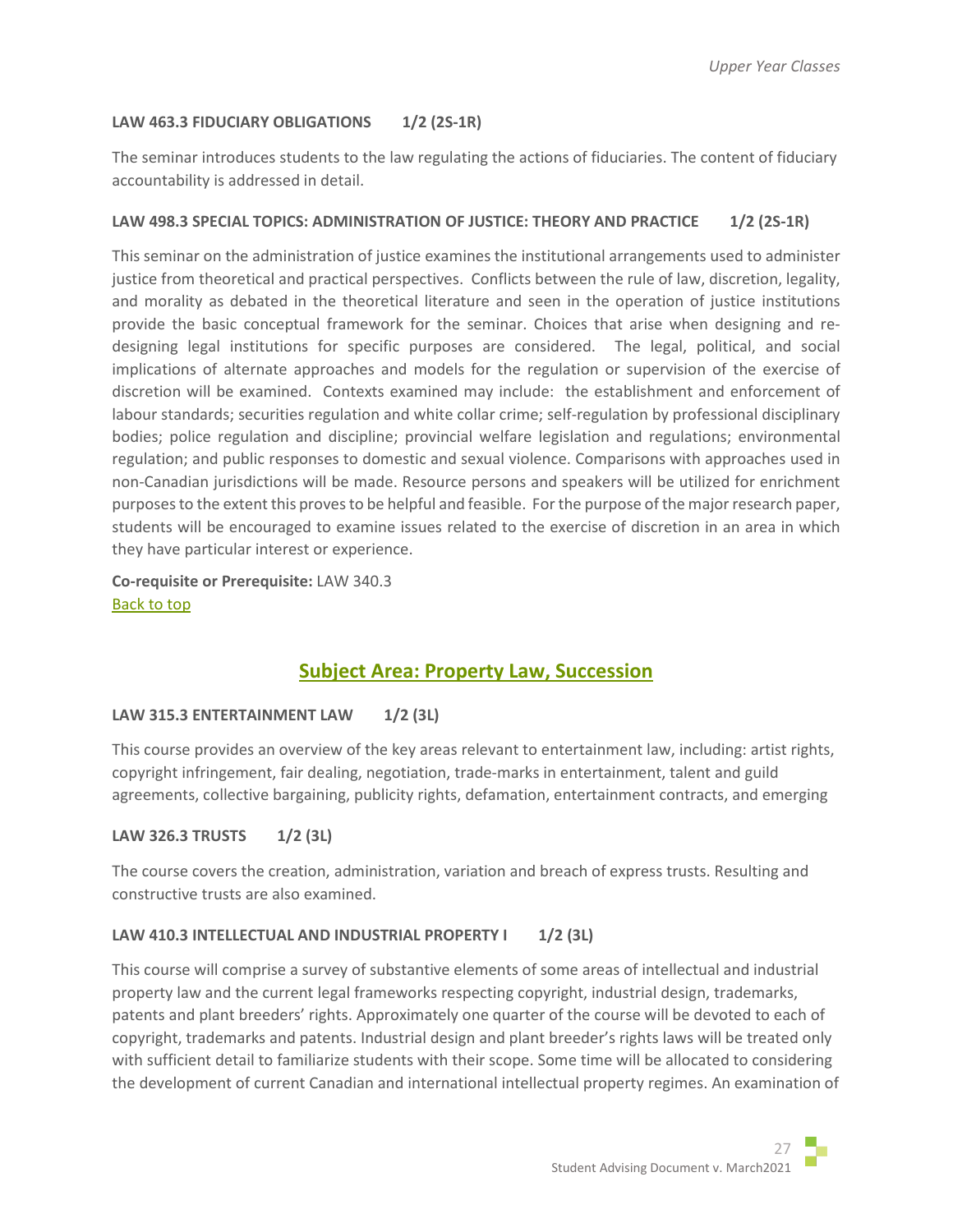developments and problems caused by internationalization and by new technologies and demands on the law in a post-industrial, information-age society will be included.

# **LAW 428.3 WILLS 1/2 (3L)**

This course examines: the law surrounding the execution, construction and revocation of wills, powers of attorney, and advanced health care directives; issues of probate, survivorship, intestate succession, dependants' relief, and family issues as they relate to wills and estates, including a discussion of the law surrounding adult guardianship applications; pre- and post-mortem tax planning opportunities relating to wills and estates.

# **LAW 463.3 FIDUCIARY OBLIGATIONS 1/2 (2S-1R)**

The seminar introduces students to the law regulating the actions of fiduciaries. The content of fiduciary accountability is addressed in detail.

entertainment law issues in the digital age. The course will provide examples from film, television, music, visual art, live performance and other areas. Some classes may involve guest speakers. Students will have an opportunity to consider and discuss both practical and theoretical issues regarding entertainment law.

<span id="page-27-0"></span>[Back to top](#page-0-1)

# **Subject Area: Public Law**

# **\*LAW 340.3 ADMINISTRATIVE LAW I 1/2 (3L)**

A survey of the role of administrative agencies within the Anglo-Canadian legal system focusing primarily on consideration of the extent to which agency and executive action is subject to judicial review and control.

# LAW 310.3 INFORMATION AND PRIVACY LAW 1/2 (3L)

This course examines the law relating to collection, use, and disclosure of information in the public and private sectors in Canada.

# LAW 320.3 REGULATION OF PROFESSIONS 1/2 (3L)

This course will provide in-depth coverage of legal issues that arise in context to professional regulation in Canada. Topics will include unauthorized practice, registration, investigation, quality assurance, marketing, mobility, and discipline. The course will address how professional regulation intersects with other areas of the law, including administrative law, human rights, and the Charter.

# **LAW 323.3 LAW REFORM COMMISSION OF SASKATCHEWAN INTERNSHIP 1&2**

This internship will give students an opportunity to learn about the process of law reform and to develop their research and writing skills by working with the Commission and its Director on law reform projects in which the Commission is engaged.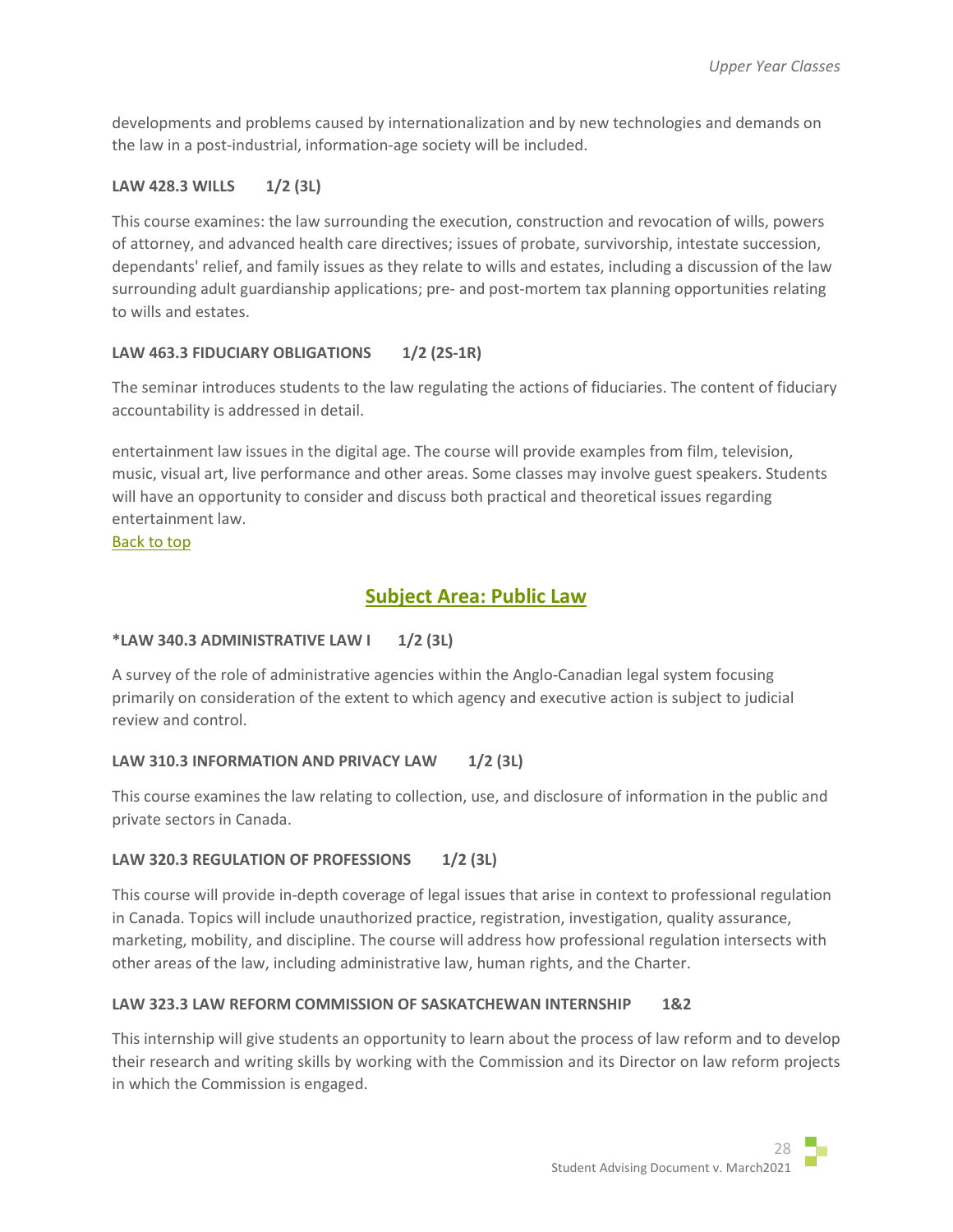# **LAW 413.3 CURRENT ISSUES IN LAW REFORM 1/2 (2S-1R)**

This Seminar will introduce students to the principles and process that guide the reform of the law. The seminar will use selected readings and presentations by guest lecturers and the professor to provide the foundation for a consideration of the processes, machinery and potential for law reform initiatives in areas of provincial jurisdiction. Students will be introduced to approaches to law reform, interact with the Law Reform Commission of Saskatchewan and will learn about the successes and failures of a number of recent provincial law reform initiatives.

# **LAW 415.3 MUNICIPAL LAW 1/2 (3L)**

This course examines the scope and exercise of municipal authority, municipal liability in tort, as well as planning, subdivision, zoning and other means of land use regulation.

# LAW 431.3 ADVANCED CONSTITUTIONAL LAW 1/2 (2S-1R)

This seminar will engage in examination of current issues in constitutional law, including issues of constitutional theory, federalism and the constitutional protection of individual and group rights.

# LAW 440.3 INNOVATION IN JUSTICE: THE DEAN'S FORUM 1/2 (3S)

The Dean's Forum on Dispute Resolution and Access to Justice (the Dean's Forum) is an important initiative that engages justice community stakeholders in Saskatchewan in a dialogue about access to justice and the future of the legal system. This course offers law students a unique opportunity to meaningfully, and actively, contribute to this consultation and policy development exercise.

# **LAW 449.3 CANADIAN LEGAL HISTORY 1/2 (3L/S)**

Introduces students to fundamental developments in Canadian legal history, and uses a historical perspective to enhance understanding of Canadian legal institutions and principles. The course will survey the ingredients of the Canadian legal heritage: English, European and American influences; the legacy of civil, common and customary law. There will also be discussion of the impact of Canadian historical events on specific areas of Canadian law, such as immigration law, family law, criminal and constitutional law.

**Note:** Students with credit for LAW 839 will not receive credit for this course.

# **LAW 463.3 FIDUCIARY OBLIGATIONS 1/2 (2S-1R)**

The seminar introduces students to the law regulating the actions of fiduciaries. The content of fiduciary accountability is addressed in detail.

# **LAW 498.3 SPECIAL TOPICS: ADMINISTRATION OF JUSTICE: THEORY AND PRACTICE 1/2 (2S-1R)**

This seminar on the administration of justice examines the institutional arrangements used to administer justice from theoretical and practical perspectives. Conflicts between the rule of law, discretion, legality, and morality as debated in the theoretical literature and seen in the operation of justice institutions provide the basic conceptual framework for the seminar. Choices that arise when designing and redesigning legal institutions for specific purposes are considered. The legal, political, and social

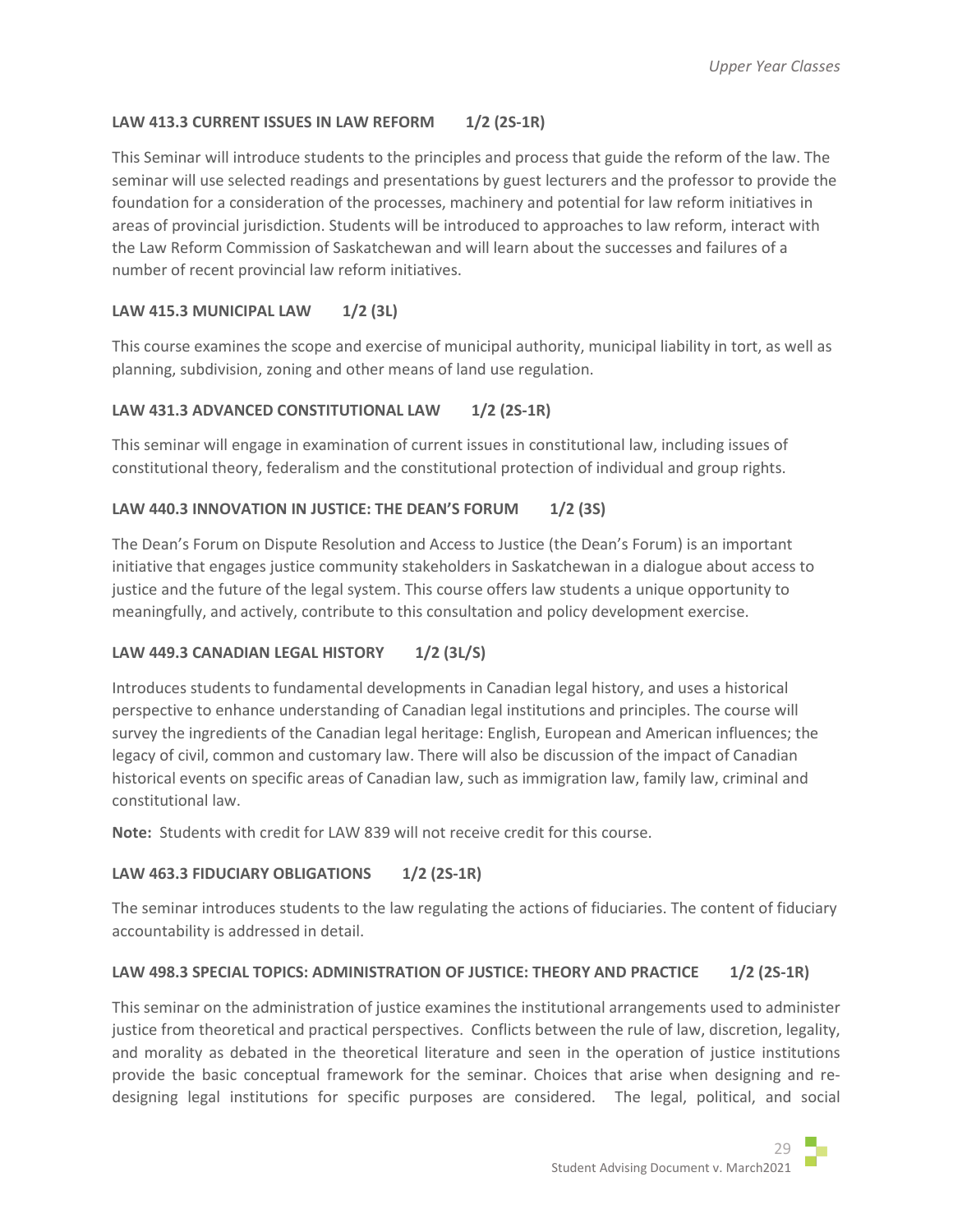implications of alternate approaches and models for the regulation or supervision of the exercise of discretion will be examined. Contexts examined may include: the establishment and enforcement of labour standards; securities regulation and white collar crime; self-regulation by professional disciplinary bodies; police regulation and discipline; provincial welfare legislation and regulations; environmental regulation; and public responses to domestic and sexual violence. Comparisons with approaches used in non-Canadian jurisdictions will be made. Resource persons and speakers will be incorporated into the seminar schedule for enrichment purposes to the extent this proves to be helpful and feasible. For the purpose of the major research paper, students will be encouraged to examine issues related to the exercise of discretion in an area of law in which they have particular interest or experience.

<span id="page-29-0"></span>**Prerequisite(s):** LAW 340 [Back to top](#page-0-1)

# **Subject Area: Taxation**

## **\*LAW 477.3 TAXATION I 1/2 (3L)**

This course deals with federal income taxation, which focuses on basic tax principles and underlying theoretical concepts. The taxation unit concentrated upon is the individual. Topics normally covered in the course include procedure, statutory interpretation, the tax base, measurement of income, deductions, exemptions, and capital gains.

## **LAW 478.3 TAXATION II** 1/2 (3L)

Focuses on taxation of business entities including corporations, trusts, and partnerships. Since this course builds on concepts introduced in Taxation I 477.3 knowledge of the basic concepts covered in that course is essential.

**Prerequisite(s):** LAW 477

## **LAW 488.3 TAX POLICY 1/2 (2S-1R)**

This seminar will focus on evaluating tax policies by examining their tax equity implications, social and economic consequences, and administrative feasibility. This seminar will provide students with the opportunity to engage in tax policy issues, resulting in a heightened appreciation of the social and economic implications of tax policy, an increased ability to evaluate tax policies, and a deeper understanding of technical tax law rules. (Note: LAW 477 is a co-requisite/prerequisite.).

<span id="page-29-1"></span>**Prerequisite(s)/Co-requisite:** LAW 477 [Back to top](#page-0-1)

# **Subject Area: Other**

## **LAW 490.3 LAW REVIEW 1/2 (3S)**

This course publishes the Saskatchewan Law Review. The work involves selecting and editing material submitted for publication, participating in policy decisions, proofreading, and other miscellaneous tasks. Each student also undertakes written work for possible publication in the Review.